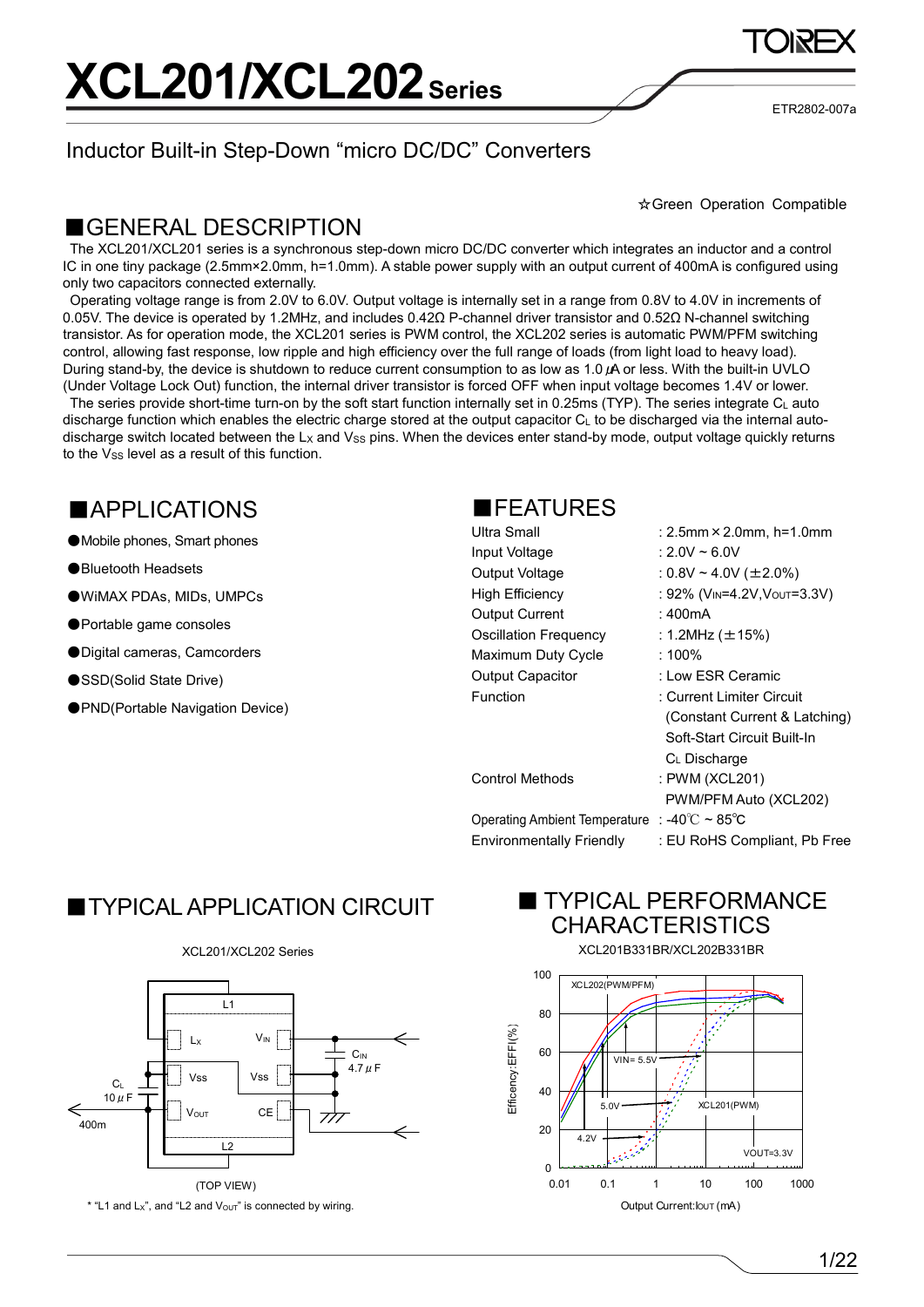## ■BLOCK DIAGRAM

#### ●XCL201B / XCL202B Series



NOTE: The XCL201 offers a fixed PWM control, a signal from CE Control Logic to PWM/PFM Selector is fixed to "L" level inside. The XCL202 control scheme is PWM/PFM automatic switching, a signal from CE Control Logic to PWM/PFM Selector is fixed to "H" level inside. The diodes placed inside are ESD protection diodes and parasitic diodes.

### ■PRODUCT CLASSIFICATION

#### ●Ordering Information

XCL201①223456-7<sup>(\*1)</sup> Fixed PWM control

XCL202①②③④⑤-①<sup>(\*1)</sup> PWM / PFM automatic switching control

| <b>DESIGNATOR</b> | <b>ITEM</b>                  | <b>SYMBOL</b><br><b>DESCRIPTION</b>                                                                                                                                                                                                                                    |                                                      |
|-------------------|------------------------------|------------------------------------------------------------------------------------------------------------------------------------------------------------------------------------------------------------------------------------------------------------------------|------------------------------------------------------|
| (1)               | <b>Functions selection</b>   | B                                                                                                                                                                                                                                                                      | C <sub>L</sub> auto discharge, High speed soft-start |
| (2)3              | Output Voltage               | Output voltage options<br>e.g. 1.2V $\rightarrow$ 2=1, 3=2<br>1.25V $\rightarrow$ (2)=1, (3)=C<br>$08 - 40$<br>$0.05V$ increments:<br>$0.05 = A$ , $0.15 = B$ , $0.25 = C$ , $0.35 = D$ , $0.45 = E$<br>$0.55 = F$ , $0.65 = H$ , $0.75 = K$ , $0.85 = L$ , $0.95 = M$ |                                                      |
| ④                 | <b>Oscillation Frequency</b> |                                                                                                                                                                                                                                                                        | 1.2MHz                                               |
| $$6-2$            | Package                      | $BR-G^{(2)}$                                                                                                                                                                                                                                                           | CL-2025 (3,000pcs/Reel)                              |
|                   | (Order Unit)                 | $ER-G^{(3)}$                                                                                                                                                                                                                                                           | CL-2025-02 (3,000pcs/Reel)                           |

(\*1) The "-G" suffix denotes Halogen and Antimony free as well as being fully EU RoHS compliant.

(\*2) BR-G is storage temperature range "-40℃ ~ 105℃".

(\*3) ER-G is storage temperature range "-40℃ ~ 125℃".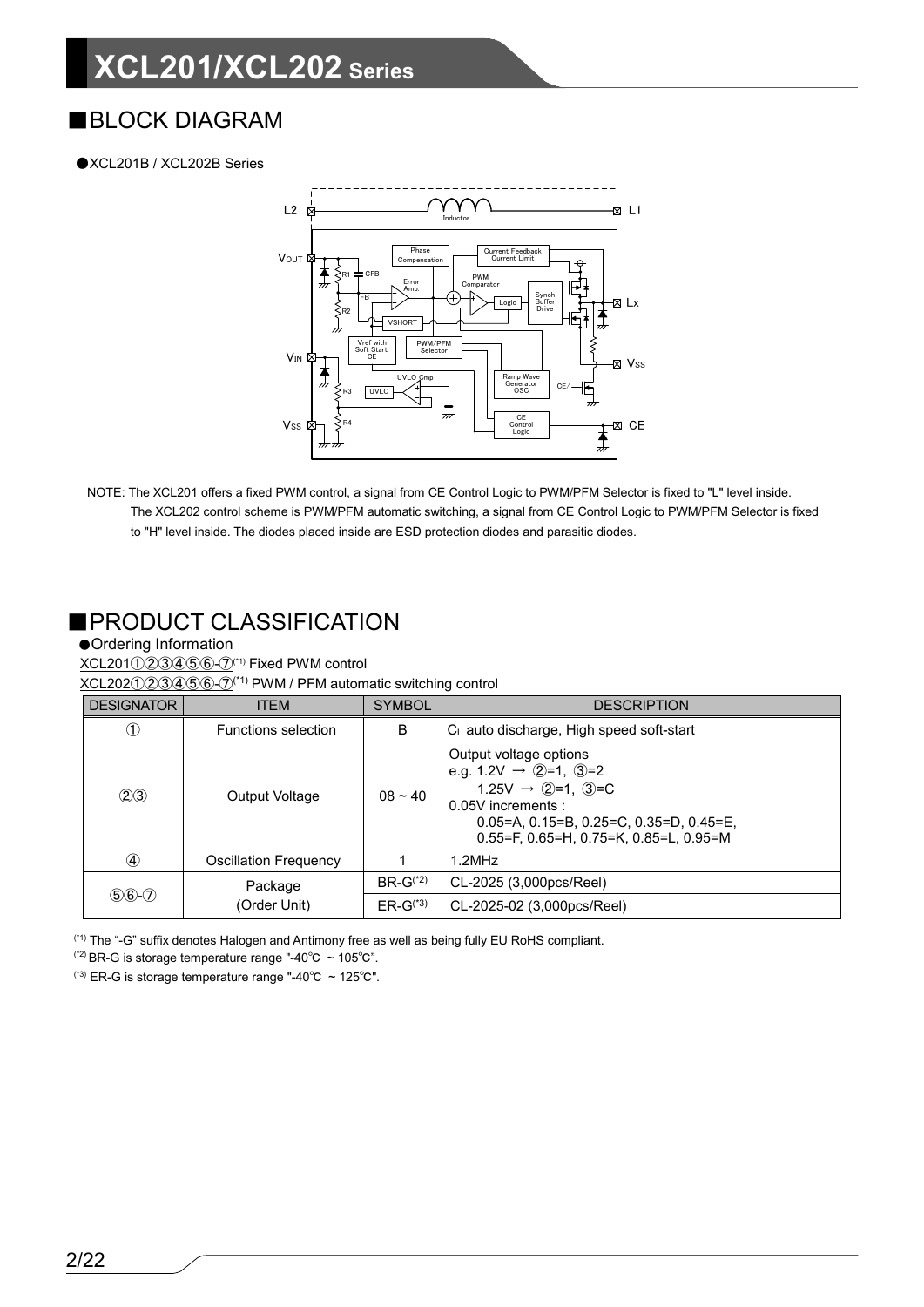### ■PIN CONFIGURATION



- \* It should be connected the VSS pin (No. 2 and 5) to the GND pin.
- \* If the dissipation pad needs to be connected to other pins, it should be connected to the GND pin.
- \* Please refer to pattern layout page for the connecting to PCB.

(BOTTOM VIEW)

### ■ PIN ASSIGNMENT

| <b>PIN NUMBER</b> | <b>PIN NAME</b>        | <b>FUNCTIONS</b>           |  |
|-------------------|------------------------|----------------------------|--|
|                   | Lх                     | <b>Switching Output</b>    |  |
| 2,5               | Vss                    | Ground                     |  |
|                   | Vout<br>Output Voltage |                            |  |
|                   | CE                     | Chip Enable                |  |
| 6                 | Vın                    | Power Input                |  |
|                   | i 1                    | <b>Inductor Electrodes</b> |  |
|                   | ່າ                     |                            |  |

## ■ABSOLUTE MAXIMUM RATINGS

| <b>PARAMETER</b>                        |            | <b>SYMBOL</b>         | <b>RATINGS</b>                                    | <b>UNITS</b> |
|-----------------------------------------|------------|-----------------------|---------------------------------------------------|--------------|
| V <sub>IN</sub> Pin Voltage             |            | <b>V<sub>IN</sub></b> | $-0.3 - 6.5$                                      |              |
| Lx Pin Voltage                          |            | $V_{LX}$              | $-0.3 \sim V_{IN} + 0.3 \leq 6.5$                 |              |
| VOUT Pin Voltage                        |            | <b>VOUT</b>           | $-0.3 \sim 6.5$                                   |              |
| CE Pin Voltage                          |            | VCE                   | $-0.3 \sim 6.5$                                   |              |
| L <sub>x</sub> Pin Current              |            | <b>ILX</b>            | 1500                                              | mA           |
| Power Dissipation (Ta = $25^{\circ}$ C) |            | Pd                    | 1000 (40mm x 40mm Standard board) <sup>(*1)</sup> | mW           |
| <b>Operating Ambient Temperature</b>    |            | Topr                  | $-40 \sim 85$                                     | °C           |
| Storage                                 | CL-2025    |                       | $-40 \sim 105$                                    | °C           |
| Temperature <sup>(*2)</sup>             | CL-2025-02 | Tstg                  | $-40 \sim 125$                                    |              |

(\*1) he power dissipation figure shown is PCB mounted and is for reference only.

The mounting condition is please refer to PACKAGING INFORMATION

(\*2) Storage temperature, are divided by the product specification of the package.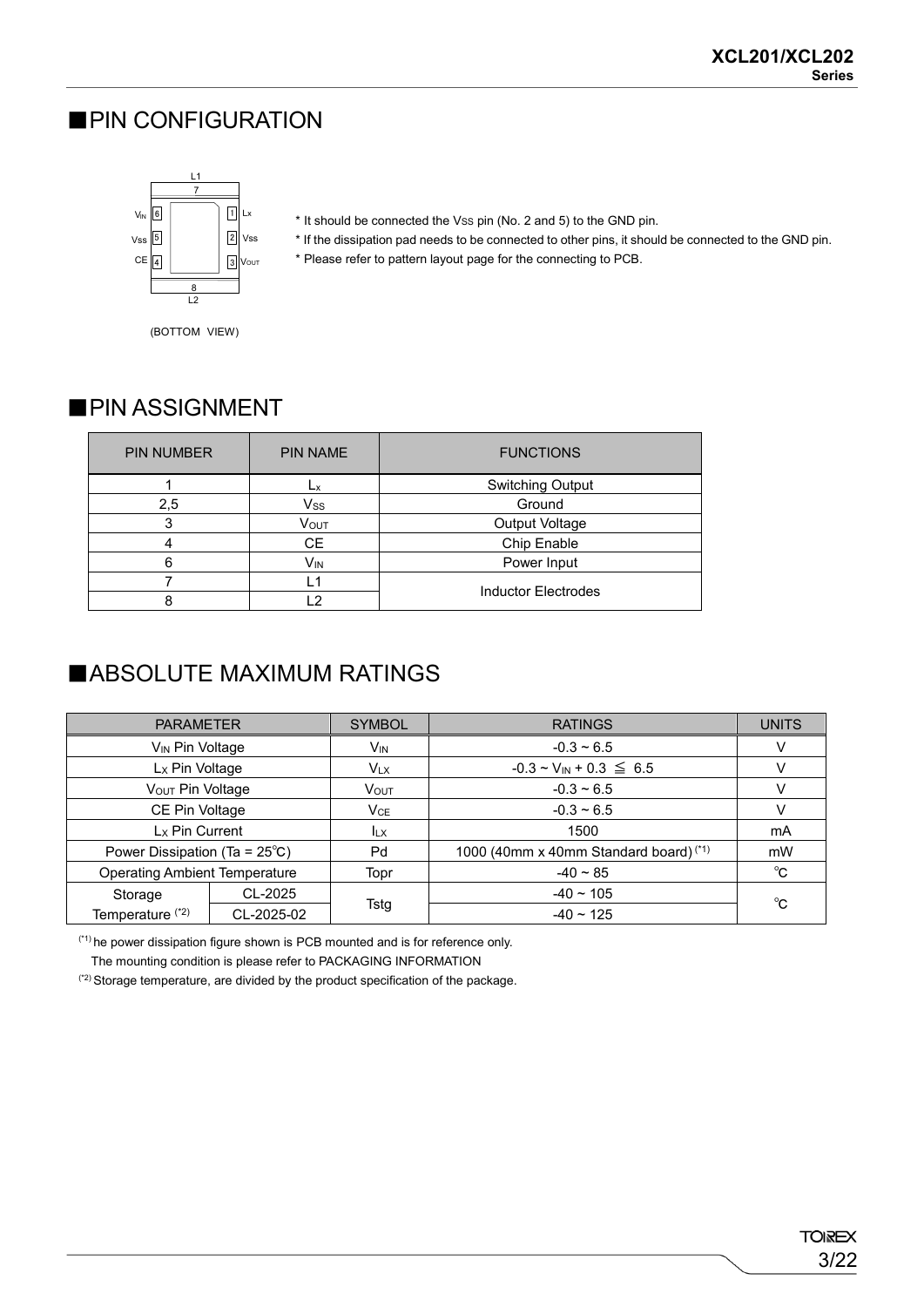## ■ELECTRICAL CHARACTERISTICS

XCL201B121BR/XCL202B121BR/XCL201B121ER/XCL202B121ER, VOUT=1.2V, fOSC=1.2MHz, Ta=25℃

| <b>PARAMETER</b>                                     | <b>SYMBOL</b>                                             | <b>CONDITIONS</b>                                                                                                                                                           | MIN.                     | TYP.                     | MAX.                     |         | UNITS CIRCUIT            |
|------------------------------------------------------|-----------------------------------------------------------|-----------------------------------------------------------------------------------------------------------------------------------------------------------------------------|--------------------------|--------------------------|--------------------------|---------|--------------------------|
| Output Voltage                                       | $V_{\text{OUT}}$                                          | When connected to external components,<br>$V_{IN} = V_{CE} = 5.0V$ , $I_{OUT} = 30mA$                                                                                       | 1.176                    | 1.200                    | 1.224                    | V       | $\circled{1}$            |
| <b>Operating Voltage Range</b>                       | $V_{IN}$                                                  |                                                                                                                                                                             | 2.0                      |                          | 6.0                      | V       | $\circled{1}$            |
| Maximum Output Current                               | <b>I</b> OUTMAX                                           | $V_{IN} = V_{OUT(T)} + 2.0V, V_{CE} = 1.0V$<br>When connected to external components (*8)                                                                                   | 400                      | $\blacksquare$           | ÷,                       | mA      | $\circled{1}$            |
| <b>UVLO Voltage</b>                                  | VUVLO                                                     | $V_{CE} = V_{IN}$ , $V_{OUT} = 0V$<br>Voltage which Lx pin holding "L" level (*1, *10)                                                                                      | 1.00                     | 1.40                     | 1.78                     | V       | $\circled{2}$            |
| Supply Current (XCL201)                              |                                                           |                                                                                                                                                                             | $\overline{\phantom{a}}$ | 22                       | 50                       |         |                          |
| Supply Current (XCL202)                              | <b>I<sub>DD</sub></b>                                     | $V_{IN} = V_{CE} = 5.0 V$ , $V_{OUT} = V_{OUT(T)} \times 1.1 V$                                                                                                             |                          | 15                       | 33                       | μA      | $\circled{2}$            |
| Stand-by Current                                     | $I_{\text{STB}}$                                          | $V_{IN} = 5.0 V$ , $V_{CE} = 0 V$ , $V_{OUT} = V_{OUT(T)} \times 1.1 V$                                                                                                     |                          | $\mathbf{0}$             | 1.0                      | μA      | $\circled{3}$            |
| <b>Oscillation Frequency</b>                         | $f_{\rm osc}$                                             | When connected to external components,<br>$V_{IN} = V_{OUT(T)} + 2.0V, V_{CE} = 1.0V, I_{OUT} = 100mA$                                                                      | 1020                     | 1200                     | 1380                     | kHz     | $\circled{1}$            |
| PFM Switching Current (*11)                          | I <sub>PFM</sub>                                          | When connected to external components,<br>$V_{IN} = V_{OUT(T)} + 2.0V$ , $V_{CE} = V_{IN}$ , $I_{OUT} = 1mA$                                                                | 140                      | 180                      | 240                      | mA      | $\circledR$              |
| PFM Duty Limit (*11)                                 | DTY <sub>LIMIT_PFM</sub>                                  | $V_{CE} = V_{IN} = 2.0 V, I_{OUT} = 1 mA$                                                                                                                                   | $\blacksquare$           | 200                      | 300                      | %       | $\circled{1}$            |
| Maximum Duty Cycle                                   | <b>MAXDTY</b>                                             | $V_{IN} = V_{CE} = 5.0V$ , $V_{OUT} = V_{OUT(T)} \times 0.9V$                                                                                                               | 100                      | $\blacksquare$           | $\overline{a}$           | %       | $\circled{3}$            |
| Minimum Duty Cycle                                   | <b>MINDTY</b>                                             | $V_{IN} = V_{CE} = 5.0V$ , $V_{OUT} = V_{OUT(T)} \times 1.1V$                                                                                                               | $\blacksquare$           | $\blacksquare$           | $\Omega$                 | $\%$    | $\circled{3}$            |
| Efficiency <sup>(*2)</sup>                           | <b>EFFI</b>                                               | When connected to external components,<br>$V_{CE} = V_{IN} = V_{OUT(T)} + 1.2V, I_{OUT} = 100mA$                                                                            | $\overline{a}$           | 86                       |                          | %       | $\circled{1}$            |
| Lx SW "H" ON Resistance 1                            | $R_{L \times H1}$                                         | $V_{IN} = V_{CE} = 5.0V$ , $V_{OUT} = 0V$ , $I_{X} = 100$ mA (*3)                                                                                                           | $\overline{\phantom{a}}$ | 0.35                     | 0.55                     | Ω       | $\circled{4}$            |
| Lx SW "H" ON Resistance 2                            | $R_{L \times H2}$                                         | $V_{IN} = V_{CE} = 3.6V$ , $V_{OUT} = 0V$ , $\overline{IL_x} = 100mA$ <sup>(*3)</sup>                                                                                       | $\blacksquare$           | 0.42                     | 0.67                     | Ω       | $\bf{a}$                 |
| Lx SW "L" ON Resistance 1                            | $R_{L \times L1}$                                         | $V_{IN} = V_{CE} = 5.0V$ <sup>(*4)</sup>                                                                                                                                    | $\blacksquare$           | 0.45                     | 0.65                     | Ω       | $\overline{\phantom{a}}$ |
| Lx SW "L" ON Resistance 2                            | $R_{L \times L2}$                                         | $V_{IN} = V_{CE} = 3.6V$ <sup>(*4)</sup>                                                                                                                                    | $\overline{\phantom{a}}$ | 0.52                     | 0.77                     | Ω       | $\blacksquare$           |
| Lx SW "H" Leakage Current (*5)                       | $I_{\text{LeakH}}$                                        | $V_{IN} = V_{OUT} = 5.0V$ , $V_{CE} = 0V$ , $L_X = 0V$                                                                                                                      |                          | 0.01                     | 1.0                      | $\mu$ A | $\circled{9}$            |
| Current Limit <sup>(*9)</sup>                        | <b>LIM</b>                                                | $V_{IN} = V_{CE} = 5.0V$ , $V_{OUT} = V_{OUT(T)} \times 0.9V$ <sup>(*7)</sup>                                                                                               | 700                      | 800                      | 1000                     | mA      | $\circled{6}$            |
| <b>Output Voltage</b><br>Temperature Characteristics | $\Delta V_{\text{OUT}}/$<br>$(VOUT · \Delta \text{Topr})$ | $IOUT=30mA$<br>-40℃≦Topr≦85℃                                                                                                                                                | $\overline{a}$           | ±100                     | $\overline{a}$           | ppm/ °C | $\circled{1}$            |
| CE "H" Voltage                                       | V <sub>CFH</sub>                                          | $V_{\text{OUT}}$ =0V, Applied voltage to $V_{\text{CE}}$ ,<br>Voltage changes Lx to "H" level (*10)                                                                         | 0.65                     | $\overline{a}$           | 6.0                      | $\vee$  | $\circled{3}$            |
| CE "L" Voltage                                       | $V_{\text{CEL}}$                                          | $V_{OUT}$ =0V, Applied voltage to $V_{CE}$ ,<br>Voltage changes Lx to "L" level (*10)                                                                                       | $V_{SS}$                 | $\overline{a}$           | 0.25                     | $\vee$  | $\circled{3}$            |
| CE "H" Current                                       | $I_{\sf CEH}$                                             | $V_{IN} = V_{CE} = 5.0V$ , $V_{OUT} = 0V$                                                                                                                                   | $-0.1$                   | $\overline{\phantom{a}}$ | 0.1                      | μA      | $\circledS$              |
| CE "L" Current                                       | $I_{\rm CEL}$                                             | $V_{IN} = 5.0V$ , $V_{CE} = 0V$ , $V_{OUT} = 0V$                                                                                                                            | $-0.1$                   |                          | 0.1                      | μA      | $\circledS$              |
| Soft Start Time                                      | $t_{\rm SS}$                                              | When connected to external components,<br>$V_{CE} = 0V \rightarrow V_{IN}$ , $I_{OUT} = 1mA$                                                                                | $\overline{a}$           | 0.25                     | 0.40                     | ms      | $\circled{1}$            |
| Latch Time                                           | <b>t</b> <sub>LAT</sub>                                   | $V_{IN} = V_{CE} = 5.0 V$ , $V_{OUT} = 0.8 \times V_{OUT}$<br>Short Lx at $1\Omega$ resistance (*6)                                                                         | 1.0                      | ÷,                       | 20                       | ms      | $\circledcirc$           |
| <b>Short Protection</b><br><b>Threshold Voltage</b>  | V <sub>SHORT</sub>                                        | Sweeping V <sub>OUT</sub> , V <sub>IN</sub> =V <sub>CE</sub> =5.0V, Short Lx at<br>1 $\Omega$ resistance, V <sub>OUT</sub> voltage which Lx becomes "L"<br>level within 1ms | 0.450                    | 0.600                    | 0.750                    | $\vee$  | $\circled7$              |
| $C_{L}$ Discharge                                    | R <sub>DCHG</sub>                                         | $V_{IN} = 5.0V$ , L <sub>x</sub> =5.0V, V <sub>CE</sub> =0V, V <sub>OUT</sub> =open                                                                                         | 200                      | 300                      | 450                      | Ω       | (8)                      |
| <b>Inductance Value</b>                              | L                                                         | Test frequency=1MHz                                                                                                                                                         | $\overline{a}$           | 4.7                      |                          | μH      | $\blacksquare$           |
| <b>Allowed Inductor Current</b>                      | $I_{DC}$                                                  | $\triangle T = 40^{\circ}C$                                                                                                                                                 | $\overline{a}$           | 600                      | $\overline{\phantom{a}}$ | mA      | ÷,                       |

Test conditions: Unless otherwise stated,  $V_{IN}$ =5.0V,  $V_{OUT(T)}$ =Nominal Voltage

NOTE:

(\*1) Including hysteresis operating voltage range.

(\*2) EFFI= { ( output voltage×output current ) / ( input voltage×input current) }×100

(\*3) ON resistance  $(Ω) = (V<sub>IN</sub> - Lx)$  pin measurement voltage) / 100mA

(\*4) Design value

<sup>(\*5)</sup> When temperature is high, a current of approximately 10  $\mu$  A (maximum) may leak.

<sup>(\*6)</sup> Time until it short-circuits V<sub>OUT</sub> with GND via 1Ω of resistor from an operational state and is set to Lx=0V from current limit pulse generating.  $(7)$  When V<sub>IN</sub> is less than 2.4V, limit current may not be reached because voltage falls caused by ON resistance.

(\*8) When the difference between the input and the output is small, some cycles may be skipped completely before current maximizes.

If current is further pulled from this state, output voltage will decrease because of P-ch driver ON resistance.

(\*9) Current limit denotes the level of detection at peak of coil current.

 $(10)$  "H"=V<sub>IN</sub> ~ V<sub>IN</sub>-1.2V, "L"=+0.1V ~ -0.1V

<sup>(\*11)</sup> I<sub>PFM</sub> and DTY<sub>LIMIT\_PFM</sub> are defined only for the XCL202 series which have PFM control function. (Not for the XCL201 series)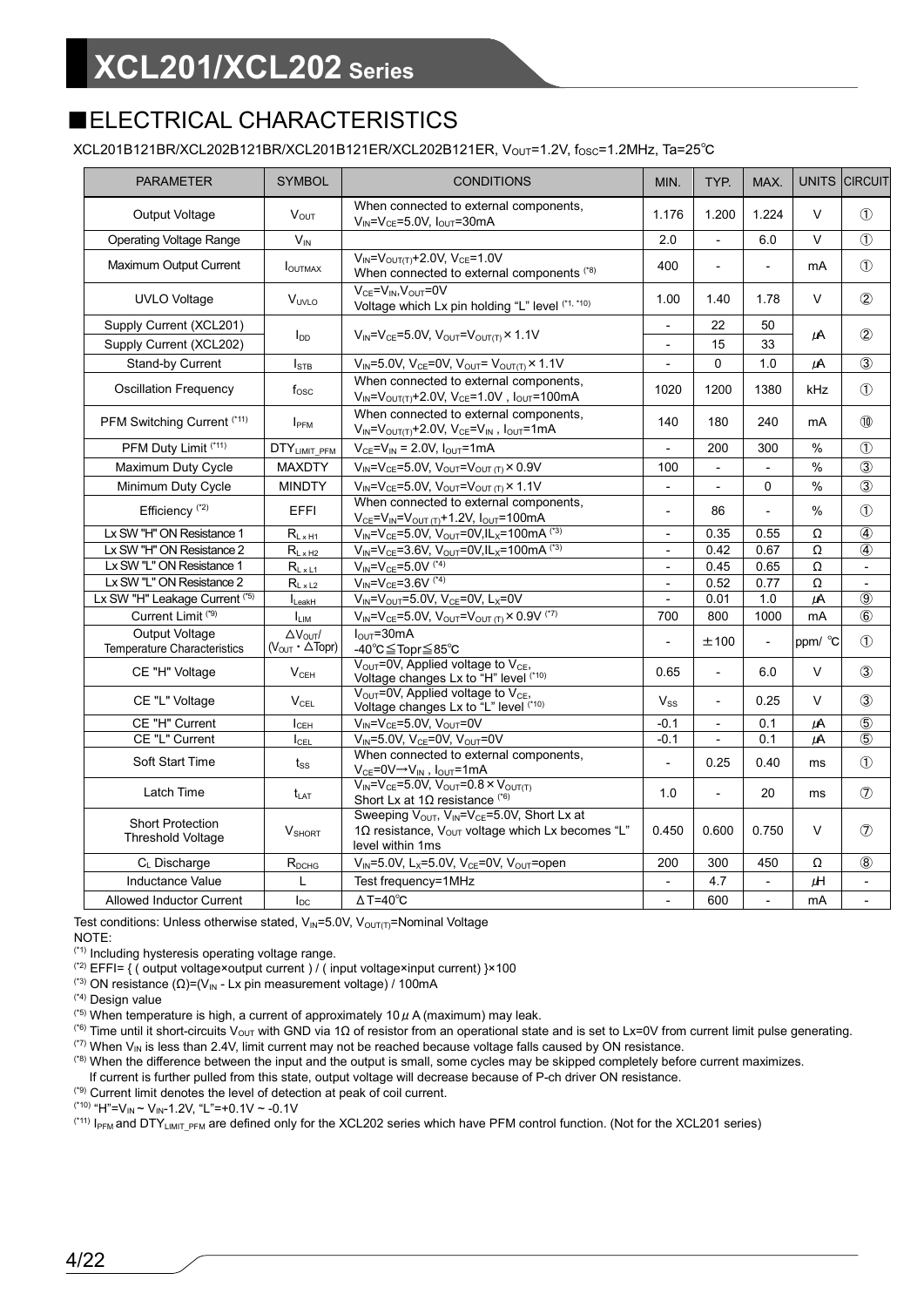## ■ELECTRICAL CHARACTERISTICS (Continued)

#### XCL201B181BR/XCL202B181BR/XCL201B181ER/XCL202B181ER ,VOUT=1.8V, fOSC=1.2MHz, Ta=25℃

| <b>PARAMETER</b>                                     | <b>SYMBOL</b>                                         | <b>CONDITIONS</b>                                                                                                                                       | MIN.                         | TYP.           | MAX.           |               | UNITS CIRCUIT            |
|------------------------------------------------------|-------------------------------------------------------|---------------------------------------------------------------------------------------------------------------------------------------------------------|------------------------------|----------------|----------------|---------------|--------------------------|
| <b>Output Voltage</b>                                | $V_{OUT}$                                             | When connected to external components,<br>$V_{IN} = V_{CE} = 5.0V$ , $I_{OUT} = 30mA$                                                                   |                              | 1.800          | 1.836          | $\vee$        | $\bigcirc$               |
| <b>Operating Voltage Range</b>                       | $V_{\text{IN}}$                                       |                                                                                                                                                         | 2.0                          | $\overline{a}$ | 6.0            | $\vee$        | $\bigcirc$               |
| Maximum Output Current                               | <b>I</b> OUTMAX                                       | $V_{IN} = V_{OUT(E)} + 2.0V, V_{CE} = 1.0V$<br>When connected to external components (*8)                                                               | 400                          | $\overline{a}$ | $\overline{a}$ | mA            | $\bigcirc$               |
| <b>UVLO Voltage</b>                                  | V <sub>UVLO</sub>                                     | $V_{CE} = V_{IN}$ , $V_{OUT} = 0V$<br>Voltage which Lx pin holding "L" level (*1, *10)                                                                  | 1.00                         | 1.40           | 1.78           | $\vee$        | $\circled{2}$            |
| Supply Current (XCL201)                              |                                                       |                                                                                                                                                         | $\frac{1}{2}$                | 22             | 50             | LA            | $\circled{2}$            |
| Supply Current (XCL202)                              | <b>I</b> <sub>DD</sub>                                | $V_{IN} = V_{CE} = 5.0V$ , $V_{OUT} = V_{OUT} \times 1.1V$                                                                                              | $\qquad \qquad \blacksquare$ | 15             | 33             |               |                          |
| Stand-by Current                                     | $I_{\text{STB}}$                                      | $V_{IN} = 5.0V$ , $V_{CE} = 0V$ , $V_{OUT} = V_{OUT(T)} \times 1.1V$                                                                                    |                              | 0              | 1.0            | μA            | $\circled{3}$            |
| <b>Oscillation Frequency</b>                         | $f_{\rm osc}$                                         | When connected to external components,<br>$V_{IN} = V_{OUT(T)} + 2.0V, V_{CE} = 1.0V, I_{OUT} = 100mA$                                                  | 1020                         | 1200           | 1380           | kHz           | $\circled{1}$            |
| PFM Switching Current (*11)                          | I <sub>PFM</sub>                                      | When connected to external components,<br>$V_{IN} = V_{OUT(T)} + 2.0V$ , $V_{CE} = V_{IN}$ , $I_{OUT} = 1mA$                                            | 120                          | 160            | 200            | mA            | $\circledR$              |
| PFM Duty Limit (*11)                                 | DTYLIMIT_PFM                                          | $V_{CE} = V_{IN} = V_{OUT(T)} + 0.5V$ , $I_{OUT} = 1mA$                                                                                                 |                              | 200            | 300            | $\%$          | $\circled{1}$            |
| Maximum Duty Cycle                                   | <b>MAXDTY</b>                                         | $V_{IN} = V_{CE} = 5.0V$ , $V_{OUT} = V_{OUT(T)} \times 0.9V$                                                                                           | 100                          | $\overline{a}$ | L.             | $\frac{0}{0}$ | $\overline{\circ}$       |
| Minimum Duty Cycle                                   | <b>MINDTY</b>                                         | $V_{IN} = V_{CE} = 5.0 V$ , $V_{OUT} = V_{OUT(T)} \times 1.1 V$                                                                                         | $\frac{1}{2}$                | $\blacksquare$ | $\Omega$       | $\frac{0}{0}$ | $\circled{3}$            |
| Efficiency $(2)$                                     | <b>EFFI</b>                                           | When connected to external components,<br>$V_{CE} = V_{IN} = V_{OUT(T)} + 1.2V$ , $I_{OUT} = 100mA$                                                     | L,                           | 89             |                | %             | $\circled{1}$            |
| Lx SW "H" ON Resistance 1                            | $R_{L \times H1}$                                     | $V_{IN} = V_{CE} = 5.0V$ , $V_{OUT} = 0V$ , $IL_X = 100mA$ <sup>(*3)</sup>                                                                              | $\overline{\phantom{0}}$     | 0.35           | 0.55           | Ω             | $\bf{a}$                 |
| Lx SW "H" ON Resistance 2                            | $R_{L \times H2}$                                     | $V_{IN} = V_{CE} = 3.6V$ , $V_{OUT} = 0V$ , $IL_X = 100mA$ <sup>(*3)</sup>                                                                              | $\blacksquare$               | 0.42           | 0.67           | Ω             | $\bf{a}$                 |
| Lx SW "L" ON Resistance 1                            | $R_{L \times L1}$                                     | $V_{IN} = V_{CE} = 5.0V$ <sup>(*4)</sup>                                                                                                                | $\overline{a}$               | 0.45           | 0.65           | Ω             | $\overline{\phantom{a}}$ |
| Lx SW "L" ON Resistance 2                            | $R_{L \times L2}$                                     | $V_{IN} = V_{CE} = 3.6V$ <sup>(*4)</sup>                                                                                                                | $\overline{a}$               | 0.52           | 0.77           | Ω             | $\blacksquare$           |
| Lx SW "H" Leakage Current (*5)                       | $I_{\text{LeakH}}$                                    | $V_{IN} = V_{OUT} = 5.0V$ , $V_{CE} = 0V$ , $L_X = 0V$                                                                                                  |                              | 0.01           | 1.0            | $\mu$ A       | $\overline{③}$           |
| Current Limit <sup>(*9)</sup>                        | <b>ILIM</b>                                           | $V_{IN} = V_{CE} = 5.0 V$ , $V_{OUT} = V_{OUT(T)} \times 0.9 V^{(27)}$                                                                                  | 700                          | 800            | 1000           | mA            | $\circledast$            |
| Output Voltage<br><b>Temperature Characteristics</b> | $\Delta V_{OUT}$<br>$(VQUT \cdot \Delta \text{Topr})$ | $IOUT=30mA$<br>-40°C≦Topr≦85°C                                                                                                                          |                              | ±100           | $\overline{a}$ | ppm/ °C       | $\circ$                  |
| CE "H" Voltage                                       | $V_{CEH}$                                             | $V_{OUT}$ =0V, Applied voltage to $V_{CE}$ ,<br>Voltage changes Lx to "H" level (*10)                                                                   | 0.65                         |                | 6.0            | $\vee$        | $\circled{3}$            |
| CE "L" Voltage                                       | $V_{\text{CEL}}$                                      | $V_{OUT}$ =0V, Applied voltage to $V_{CE}$ ,<br>Voltage changes Lx to "L" level (*10)                                                                   | $V_{SS}$                     | $\overline{a}$ | 0.25           | $\vee$        | $\circled{3}$            |
| CE "H" Current                                       | $I_{CEH}$                                             | $V_{IN} = V_{CE} = 5.0V$ , $V_{OUT} = 0V$                                                                                                               | $-0.1$                       |                | 0.1            | $\mu$ A       | $\overline{5}$           |
| CE "L" Current                                       | $I_{\text{CEL}}$                                      | $V_{IN} = 5.0V$ , $V_{CE} = 0V$ , $V_{OUT} = 0V$                                                                                                        | $-0.1$                       |                | 0.1            | LA            | $\overline{5}$           |
| Soft Start Time                                      | $t_{SS}$                                              | When connected to external components,<br>$V_{CE} = 0V \rightarrow V_{IN}$ , $I_{OUT} = 1mA$                                                            | $\overline{a}$               | 0.32           | 0.50           | ms            | $\circled{1}$            |
| Latch Time                                           | $t_{LAT}$                                             | $V_{IN} = V_{CE} = 5.0V$ , $V_{OUT} = 0.8 \times V_{OUT(T)}$<br>Short Lx at $1\Omega$ resistance (*6)                                                   | 1.0                          | $\frac{1}{2}$  | 20             | ms            | $\circledcirc$           |
| <b>Short Protection</b><br><b>Threshold Voltage</b>  | <b>V</b> SHORT                                        | Sweeping $V_{OUT}$ , $V_{IN} = V_{CE} = 5.0V$ , Short Lx at<br>1 $\Omega$ resistance, V <sub>OUT</sub> voltage which Lx becomes<br>"L" level within 1ms | 0.675                        | 0.900          | 1.125          | $\vee$        | $\circled7$              |
| $C_{L}$ Discharge                                    | R <sub>DCHG</sub>                                     | $V_{IN} = 5.0V$ L <sub>x</sub> =5.0V V <sub>CE</sub> =0V V <sub>OUT</sub> =open                                                                         | 200                          | 300            | 450            | Ω             | $\circledS$              |
| <b>Inductance Value</b>                              | L                                                     | Test frequency=1MHz                                                                                                                                     | $\overline{a}$               | 4.7            | $\overline{a}$ | μH            | $\blacksquare$           |
| <b>Allowed Inductor Current</b>                      | $I_{DC}$                                              | $\triangle T = 40^{\circ}C$                                                                                                                             | L,                           | 600            | $\frac{1}{2}$  | mA            | ä,                       |

Test conditions: Unless otherwise stated,  $V_{IN} = 5.0V$ ,  $V_{OUT(T)} =$ Nominal Voltage

NOTE:<br>
NOTE:<br>
(\*) Including hysteresis operating voltage range.<br>
(\*) Including hysteresis operating voltage range.<br>
(\*) EFFI={ ( output voltage×output current ) / ( input voltage×input current) }×100<br>
(\*) ON resistance (

<sup>(14)</sup> Design value<br>
(<sup>14)</sup> Design value is high, a current of approximately 10  $\mu$  (maximum) may leak.<br>
(<sup>15)</sup> When temperature is high, a current of approximately 10  $\mu$  (maximum) may leak.<br>
(<sup>16)</sup> Time until it short

(\*) Current limit denotes the level of detection at peak of coil current.<br>(\*10) "H"=V<sub>IN</sub> ~ V<sub>IN</sub>-1.2V, "L"=+0.1V ~ -0.1V ~ 0.1V ~ 0.1V ~ 0.1V ~ -0.1V ^ -0.1V ~ -0.1V ~ -0.1V ^ -0.1V ~ -0.1V ~ -0.1V ~ -0.1V ~ -0.1V ~ -0.1

 $(11)$   $|_{PFM}$  and DTY<sub>LIMIT\_PFM</sub> are defined only for the XCL202 series which have PFM control function. (Not for the XCL201 series)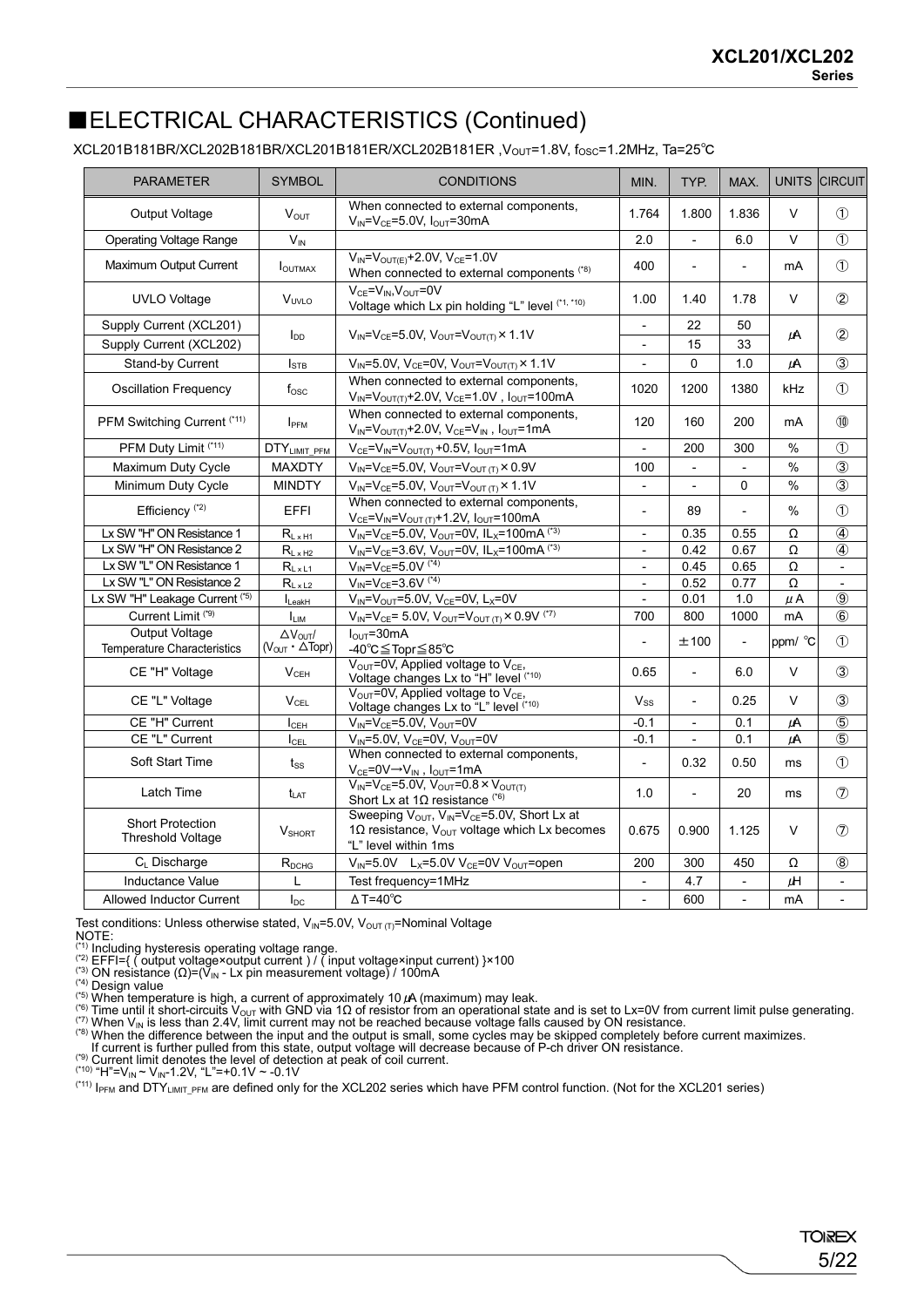## ■ELECTRICAL CHARACTERISTICS (Continued)

The value and conditions are depends on setting output voltage.

#### ●PFM Switching Current (IPFM) (XCL202)

| NOMINAL OUTPUT VOLTAGE                  | MIN.               | TYP.               | <b>MAX</b>         |
|-----------------------------------------|--------------------|--------------------|--------------------|
| $0.8V \leq V_{\text{OUT(T)}} \leq 1.2V$ | 140 <sub>m</sub> A | 180 <sub>m</sub> A | 240 <sub>m</sub> A |
| $1.2V < V_{\text{OUT/II}} < 1.8V$       | 130 <sub>m</sub> A | 170 <sub>m</sub> A | 220 <sub>m</sub> A |
| 1.8V ≤ V <sub>OUT(T)</sub> ≤ 4.0V       | 120mA              | 160 <sub>m</sub> A | 200 <sub>m</sub> A |

#### ●PFM Duty Limit DTYLIMIT\_PFM (XCL202)

| <b>SETTING VOLTAGE</b>         | <b>CONDITIONS</b>                                       |
|--------------------------------|---------------------------------------------------------|
| 0.8V≦V <sub>ουτ(τ)</sub> <1.0V | $V_{CE} = V_{IN} = 2.0 V$ , $I_{OUT} = 1 mA$            |
| 1.0V≦V <sub>ουτ∩</sub> ≤4.0V   | $V_{CE} = V_{IN} = V_{OUT(T)} + 0.5V$ , $I_{OUT} = 1mA$ |

#### ●Soft-Start Time tss

| <b>SERIES</b> | <b>OUTPUT VOLTAGE</b>                    | MIN. | TYP.   | MAX.   |
|---------------|------------------------------------------|------|--------|--------|
|               | 0.8V≦V <sub>OUT(T)</sub> $<$ 1.5V        |      | 0.25ms | 0.40ms |
| XCL201B       | 1.5V≦V <sub>o∪T(T)</sub> < 1.8V          |      | 0.32ms | 0.50ms |
|               | 1.8V $\leq$ V <sub>OUT(T)</sub> $<$ 2.5V |      | 0.28ms | 0.40ms |
|               | 2.5V≦V <sub>o∪T(T)</sub> ≤4.0V           |      | 0.32ms | 0.50ms |
| XCL202B       | $0.8V \leq V_{\text{OUT}}$ (7.5V         |      | 0.28ms | 0.40ms |
|               | 2.5V≦V <sub>OUT</sub> $\leq$ 4.0V        |      | 0.32ms | 0.50ms |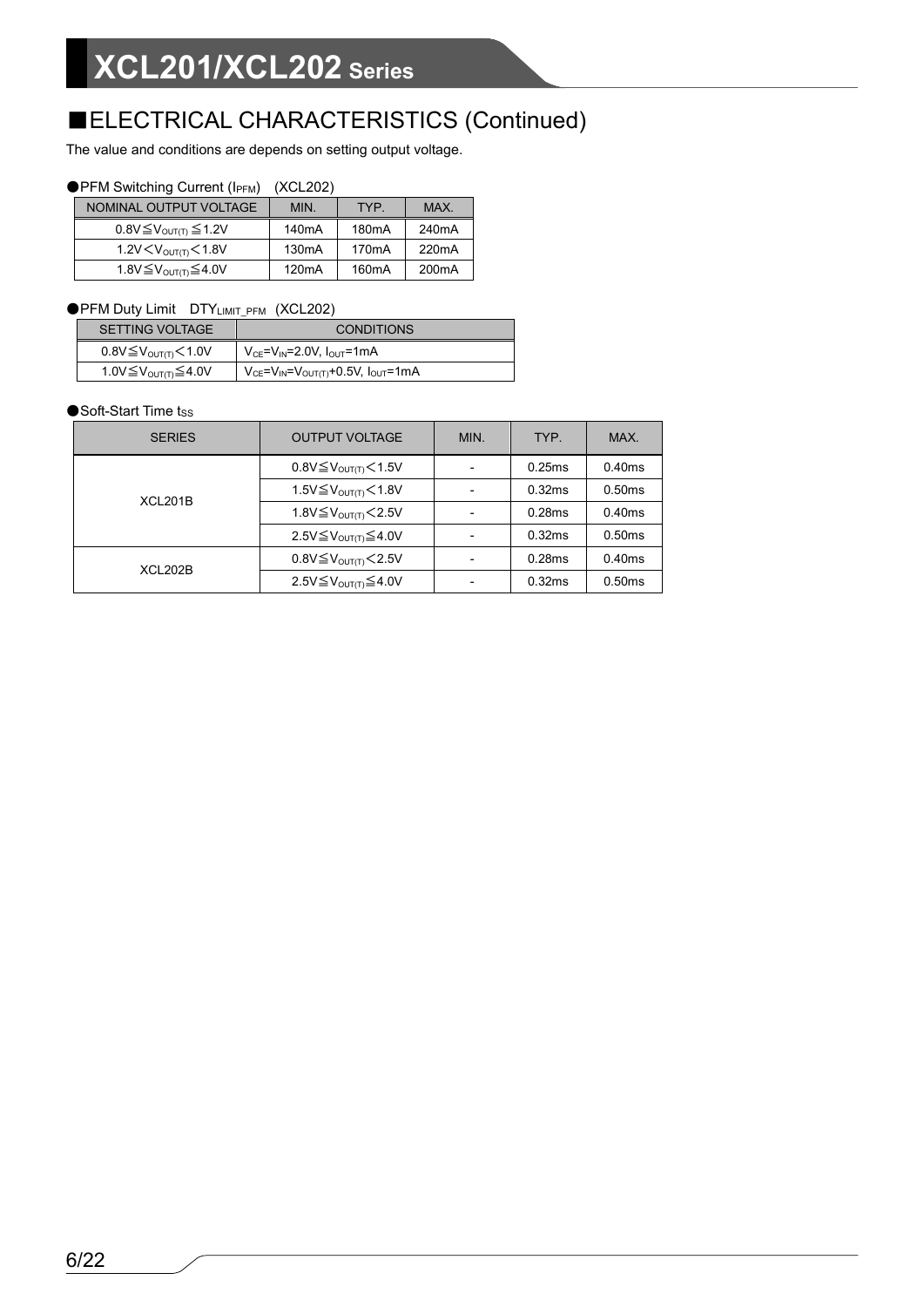## ■TEST CIRCUITS



CL: 10 *μ*F (Ceramic)

















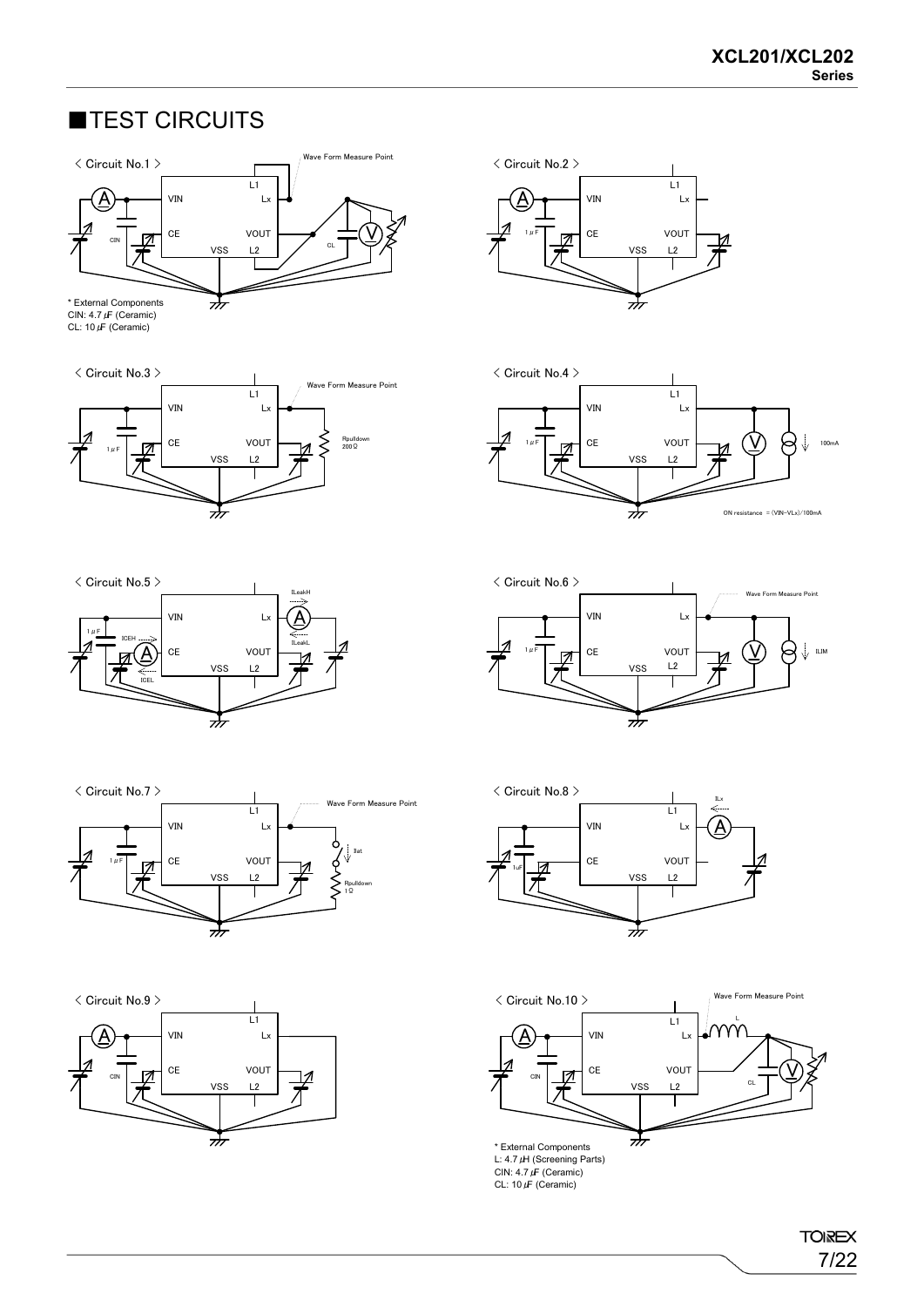## **TYPICAL APPLICATION CIRCUIT**

XCL201/XCL202 Series



● External Components

 $C_{IN}$ : 10V/4.7  $\mu$  F(Ceramic)

 $C_L$  : 6.3V/10  $\mu$  F(Ceramic)

NOTE:

The Inductor can be used only for this DC/DC converter.

Please do not use this inductor for the other reasons.

Please use B, X5R, and X7R grades in temperature characteristics for  $C_{IN}$  and  $C_L$  capacitors.

These grade ceramic capacitors minimize capacitance-loss as a function of voltage stress.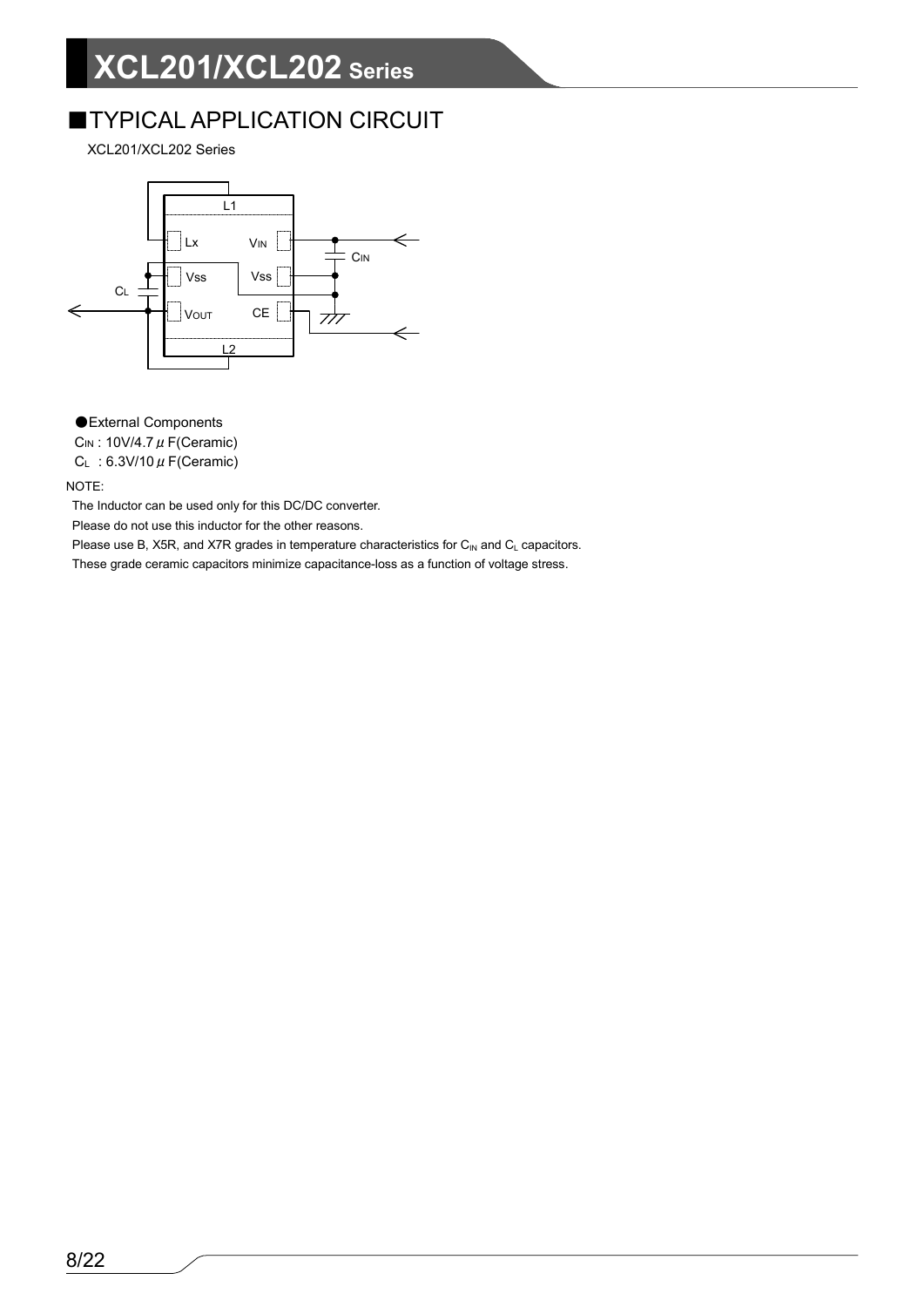9/22

**TOREX** 

### ■OPERATIONAL DESCRIPTION

The XCL201/XCL202 series consists of a reference voltage source, ramp wave circuit, error amplifier, PWM comparator, phase compensation circuit, output voltage adjustment resistors, P-channel MOSFET driver transistor, N-channel MOSFET switching transistor for the synchronous switch, current limiter circuit, UVLO circuit with control IC, and an inductor. (See the block diagram below.)



Using the error amplifier, the voltage of the internal voltage reference source is compared with the feedback voltage from the V<sub>OUT</sub> pin through split resistors, R1 and R2. Phase compensation is performed on the resulting error amplifier output, to input a signal to the PWM comparator to determine the turn-on time during PWM operation. The PWM comparator compares, in terms of voltage level, the signal from the error amplifier with the ramp wave from the ramp wave circuit, and delivers the resulting output to the buffer driver circuit to cause the Lx pin to output a switching duty cycle. This process is continuously performed to ensure stable output voltage.

The current feedback circuit monitors the P-channel MOS driver transistor current for each switching operation, and modulates the error amplifier output signal to provide multiple feedback signals. This enables a stable feedback loop even when a low ESR capacitor such as a ceramic capacitor is used ensuring stable output voltage.

#### <Reference Voltage Source>

The reference voltage source provides the reference voltage to ensure stable output voltage of the DC/DC converter.

#### <Ramp Wave Circuit>

The ramp wave circuit determines switching frequency. The frequency is fixed internally 1.2MHz. Clock pulses generated in this circuit are used to produce ramp waveforms needed for PWM operation, and to synchronize all the internal circuits.

#### <Error Amplifier>

The error amplifier is designed to monitor output voltage. The amplifier compares the reference voltage with the feedback voltage divided by the internal split resistors, R1 and R2. When a feed back voltage is lower than the reference voltage, the output voltage of the error amplifier is increased. The gain and frequency characteristics of the error amplifier output are fixed internally to deliver an optimized signal to the mixer.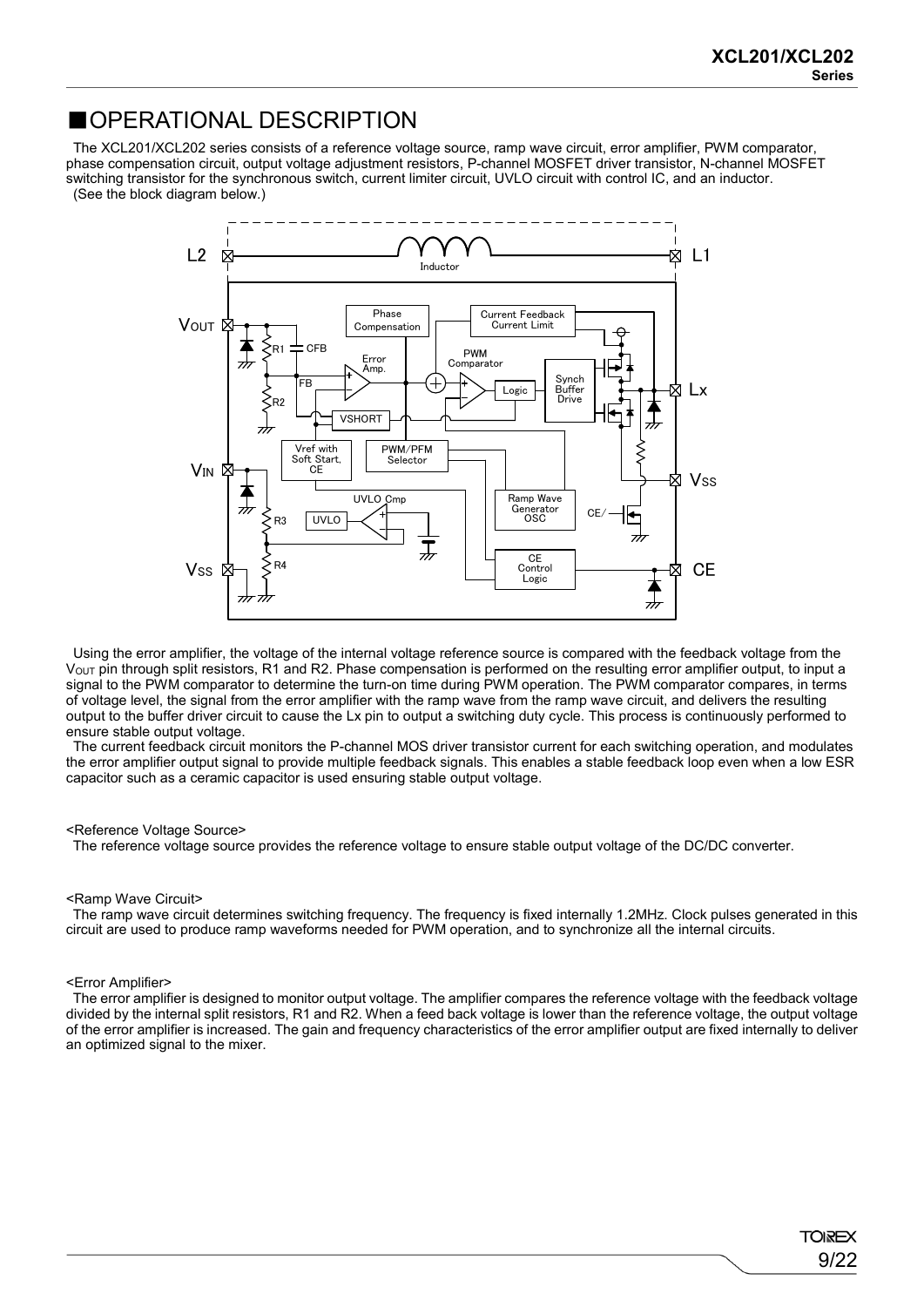## ■OPERATIONAL DESCRIPTION (Continued)

#### <Current Limit>

The current limiter circuit of the XCL201/XCL202 series monitors the current flowing through the P-channel MOS driver transistor connected to the Lx pin, and features a combination of the current limit mode and the operation suspension mode.

① When the driver current is greater than a specific level, the current limit function operates to turn off the pulses from the Lx pin at any given timing.

② When the driver transistor is turned off, the limiter circuit is then released from the current limit detection state.

③ At the next pulse, the driver transistor is turned on. However, the transistor is immediately turned off in the case of an over current state.

④ When the over current state is eliminated, the IC resumes its normal operation.

The IC waits for the over current state to end by repeating the steps ① through ③. If an over current state continues for a few milliseconds and the above three steps are repeatedly performed, the IC performs the function of latching the OFF state of the driver transistor, and goes into operation suspension state. Once the IC is in suspension state, operations can be resumed by either turning the IC off via the CE pin, or by restoring power to the V<sub>IN</sub> pin. The suspension state does not mean a complete shutdown, but a state in which pulse output is suspended; therefore, the internal circuitry remains in operation. The current limit of the XCL201/XCL202 series can be set at 800mA at typical. Depending on the state of the PC Board, latch time may become longer and latch operation may not work. In order to avoid the effect of noise, an input capacitor is placed as close to the IC as possible.



#### <Short-Circuit Protection>

The short-circuit protection circuit monitors the internal R1 and R2 divider voltage from the V<sub>OUT</sub> pin (refer to FB point in the block diagram shown in the previous page). In case where output is accidentally shorted to the Ground and when the FB point voltage decreases less than half of the reference voltage (Vref) and a current more than the ILIM flows to the driver transistor, the short-circuit protection quickly operates to turn off and to latch the driver transistor. In the latch state, the operation can be resumed by either turning the IC off and on via the CE pin, or by restoring power supply to the  $V_{\text{IN}}$  pin.

When sharp load transient happens, a voltage drop at the V<sub>OUT</sub> is propagated to the FB point through CFB, as a result, short circuit protection may operate in the voltage higher than  $1/2$  V<sub>OUT</sub> voltage.

#### <UVLO Circuit>

When the V<sub>IN</sub> pin voltage becomes 1.4V or lower, the P-channel output driver transistor is forced OFF to prevent false pulse output caused by unstable operation of the internal circuitry. When the  $V_{\text{IN}}$  pin voltage becomes 1.8V or higher, switching operation takes place. By releasing the UVLO function, the IC performs the soft start function to initiate output startup operation. The soft start function operates even when the VIN pin voltage falls momentarily below the UVLO operating voltage. The UVLO circuit does not cause a complete shutdown of the IC, but causes pulse output to be suspended; therefore, the internal circuitry remains in operation.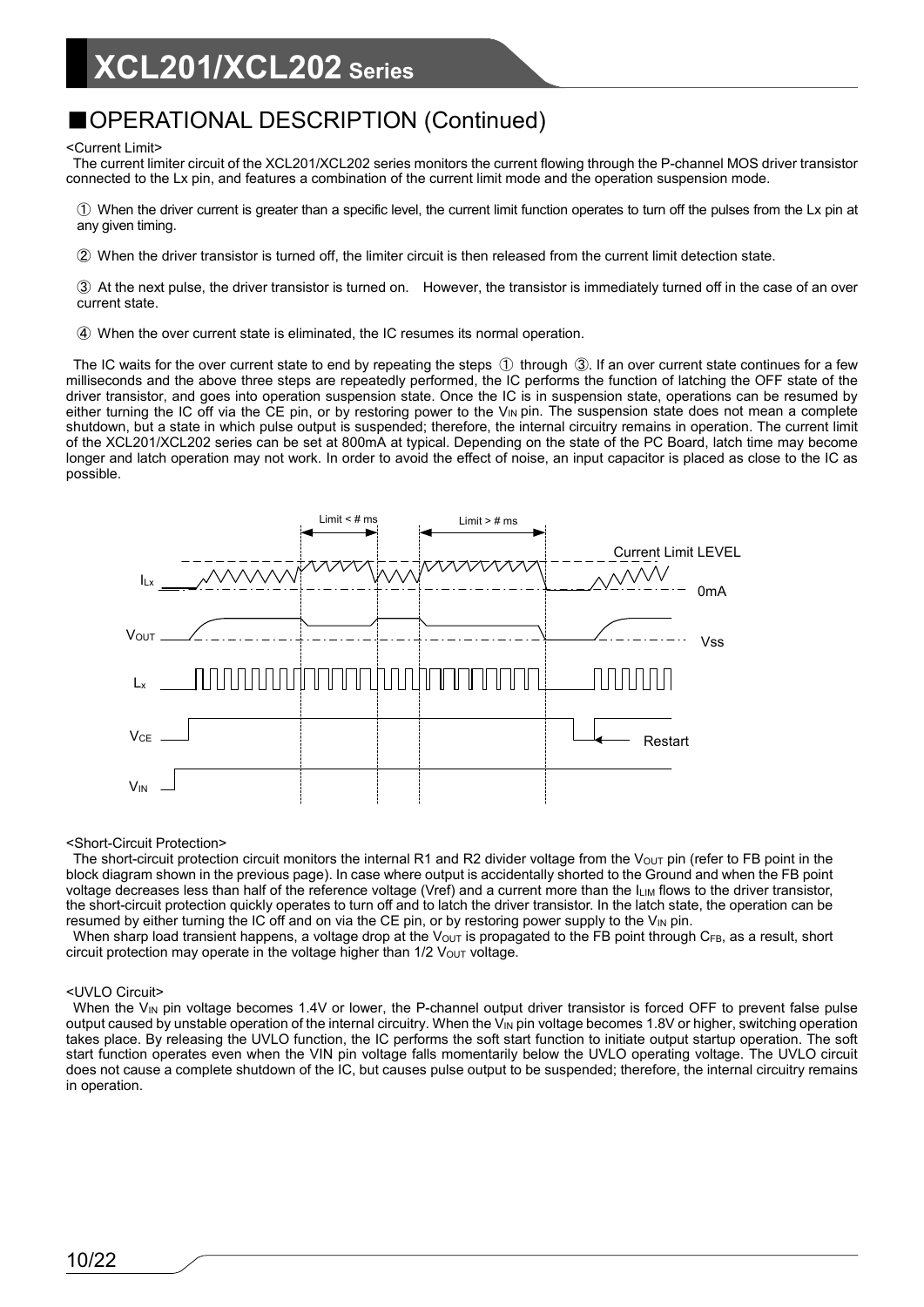### ■OPERATIONAL DESCRIPTION (Continued)

#### <PFM Switch Current>

In PFM control operation, until coil current reaches to a specified level (IPFM), the IC keeps the P-ch MOSFET on. In this case, on-time (ton) that the P-ch MOSFET is kept on can be given by the following formula.  $t_{ON} = L \times I_{PFM} / (V_{IN} - V_{OUT}) \rightarrow IPFM$ <sup>1</sup>

#### <PFM Duty Limit>

In the PFM control operation, the PFM Duty Limit (DTYLIMIT\_PFM) is set to 200% (TYP.). Therefore, under the condition that the duty increases (e.g. the condition that the step-down ratio is small), it's possible for P-ch MOSFET to be turned off even when coil current doesn't reach to IPFM. →IPFM②



<CL High Speed Discharge>

The XCL201/XCL202 series can quickly discharge the electric charge at the output capacitor (CL) when a low signal to the CE pin which enables a whole IC circuit put into OFF state, is inputted via the N-channel transistor located between the  $L_X$  pin and the Vss pin. When the IC is disabled, electric charge at the output capacitor (CL) is quickly discharged so that it may avoid application malfunction. Discharge time of the output capacitor  $(C_L)$  is set by the  $C_L$  auto-discharge resistance  $(R)$  and the output capacitor (C<sub>L</sub>). By setting time constant of a C<sub>L</sub> auto-discharge resistance value [R] and an output capacitor value (C<sub>L</sub>) as  $\tau$  ( $\tau$  =C x R), discharge time of the output voltage after discharge via the N channel transistor is calculated by the following formula.

 $V = V_{OUT(T)}$   $X e^{-t/\tau}$  *or*  $t = \pi/n$  ( $V_{OUT(T)}$  / V)

V : Output voltage after discharge VOUT(T): Output voltage t: Discharge time,  $\tau$ : C x R C=Capacitance of output capacitor (CL) R=CL auto-discharge resistance





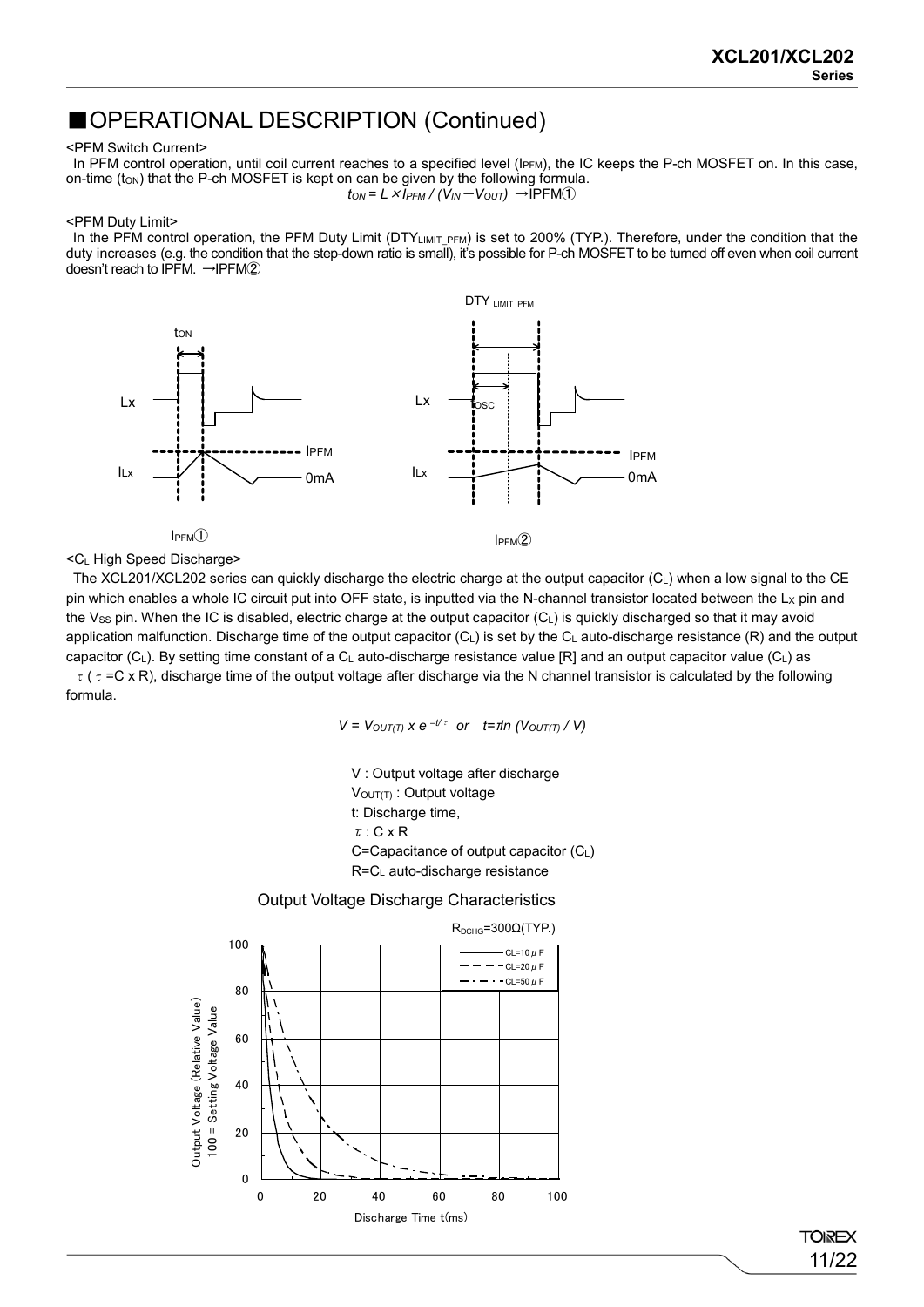## ■OPERATIONAL DESCRIPTION (Continued)

#### <CE Pin Function>

The operation of the XCL201/XCL202 series will enter into the shut down mode when a low level signal is input to the CE pin. During the shutdown mode, the current consumption of the IC becomes  $0 \mu$  A (TYP.), with a state of high impedance at the Lx pin and V<sub>OUT</sub> pin. The IC starts its operation by inputting a high level signal to the CE pin. The input to the CE pin is a CMOS input and the sink current is  $0 \mu$  A (TYP.).

●XCL201/XCL202 series - Examples of how to use CE pin



<Soft Start>

Soft start time is internally set 0.25ms to 0.32ms (TYP). Soft start time is defined as the time to reach 90% of the output nominal voltage when the CE pin is turned on.



## ■FUNCTION CHART

| <b>CE</b>      | <b>OPERATIONAL STATES</b> |                             |  |  |
|----------------|---------------------------|-----------------------------|--|--|
| <b>VOLTAGE</b> | <b>XCL201</b>             | <b>XCL202</b>               |  |  |
| <b>LEVEL</b>   |                           |                             |  |  |
| H Level $(1)$  | Synchronous               | Synchronous                 |  |  |
|                | <b>PWM Fixed Control</b>  | PWM/PFM Automatic Switching |  |  |
| L Level $(2)$  | Stand-by                  | Stand-by                    |  |  |

\* CE pin voltage level range

 $(1)$  H level:  $0.65V \leq V_{CE} \leq 6V$ 

 $(2)$  L level:  $0V_{\leq}V_{CE}\leq 0.25V$ 

(\*3) CE pin should not be left open to avoid unstable operation.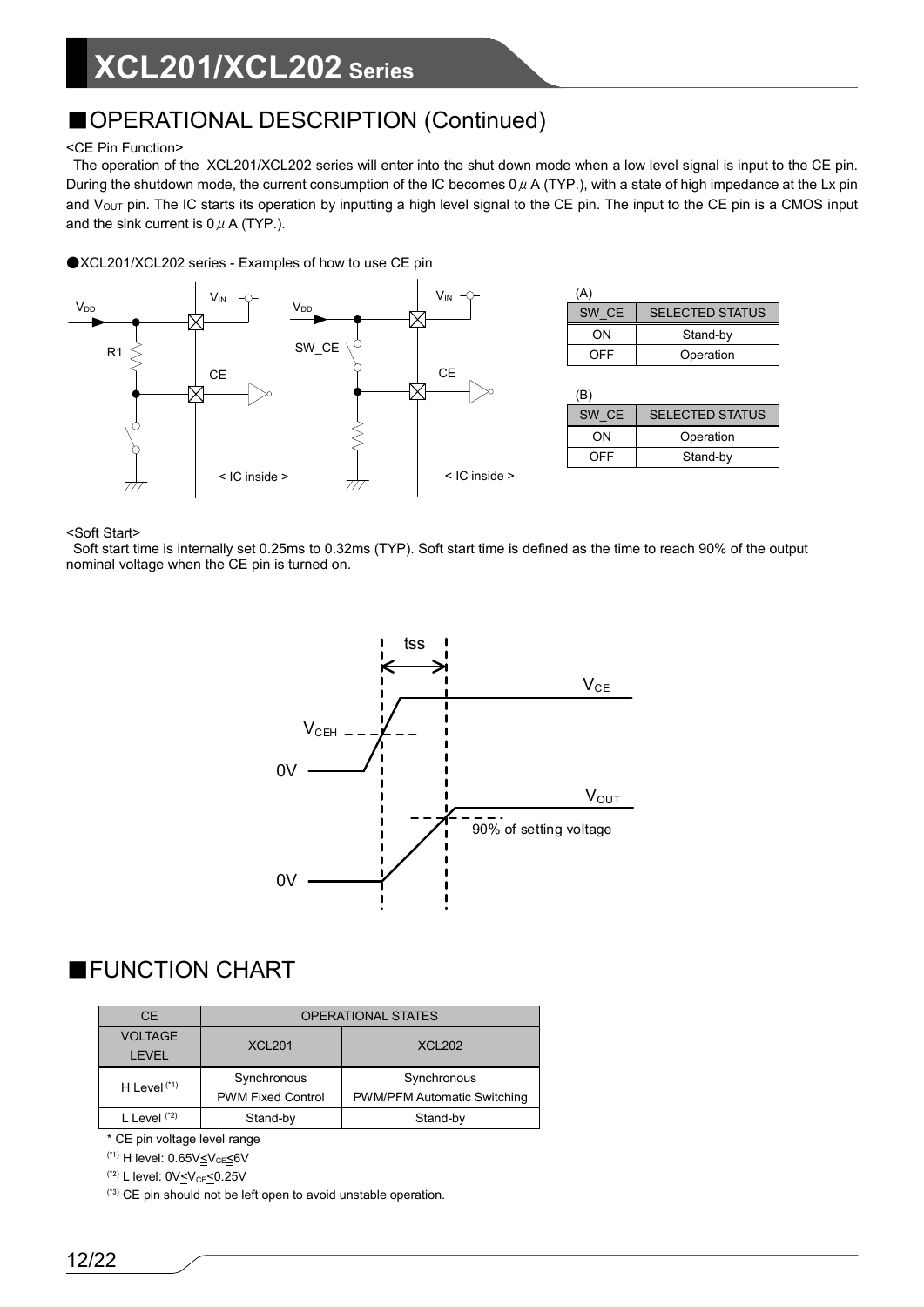13/22

**TOREX** 

## ■NOTE ON USE

- 1. The XCL201/XCL202 series is designed for use with ceramic output capacitors. If, however, the potential difference is too large between the input voltage and the output voltage, a ceramic capacitor may fail to absorb the resulting high switching energy and oscillation could occur on the output. If the input-output potential difference is large, connect an electrolytic capacitor in parallel to compensate for insufficient capacitance.
- 2. Spike noise and ripple voltage arise in a switching regulator as with a DC/DC converter. These are greatly influenced by external component selection, such as the coil inductance, capacitance values, and board layout of external components. Once the design has been completed, verification with actual components should be done.
- 3. Depending on the input-output voltage differential, or load current, some pulses may be skipped, and the ripple voltage may increase.
- 4. When the difference between input and output is large in PWM control, very narrow pulses will be outputted, and there is the possibility that some cycles may be skipped completely.
- 5. When the difference between input and output is small, and the load current is heavy, very wide pulses will be outputted and there is the possibility that some cycles may be skipped completely.
- 6. With the IC, the peak current of the coil is controlled by the current limit circuit. Since the peak current increases when dropout voltage or load current is high, current limit starts operation, and this can lead to instability. When peak current becomes high, please adjust the coil inductance value and fully check the circuit operation. In addition, please calculate the peak current according to the following formula: *Ipk = (V<sub>IN</sub> - V<sub>OUT</sub>) x OnDuty / (2 x L x f<sub>OSC</sub>) +*  $I_{OUT}$ 
	- L: Coil Inductance Value
	- f<sub>osc</sub>: Oscillation Frequency
- 7. When the peak current which exceeds limit current flows within the specified time, the built-in P-ch driver transistor turns off. During the time until it detects limit current and before the built-in transistor can be turned off, the current for limit current flows; therefore, care must be taken when selecting the rating for the external components such as a coil.
- 8. When V<sub>IN</sub> is less than 2.4V, limit current may not be reached because voltage falls caused by ON resistance.
- 9. Depending on the state of the PC Board, latch time may become longer and latch operation may not work. In order to avoid the effect of noise, the board should be laid out so that input capacitors are placed as close to the IC as possible.
- 10. Use of the IC at voltages below the recommended voltage range may lead to instability.
- 11. This IC should be used within the stated absolute maximum ratings in order to prevent damage to the device.
- 12. When the IC is used in high temperature, output voltage may increase up to input voltage level at no load because of the leak current of the driver transistor.
- 13. The current limit is set to 1000mA (MAX.) at typical. However, the current of 1000mA or more may flow.

In case that the current limit functions while the  $V_{\text{OUT}}$  pin is shorted to the GND pin, when P-ch MOSFET is ON, the potential difference for input voltage will occur at both ends of a coil. For this, the time rate of coil current becomes large. By contrast, when N-ch MOSFET is ON, there is almost no potential difference at both ends of the coil since the  $V_{\text{OUT}}$  pin is shorted to the GND pin. Consequently, the time rate of coil current becomes quite small. According to the repetition of this operation, and the delay time of the circuit, coil current will be converged on a certain current value, exceeding the amount of current, which is supposed to be limited originally. Even in this case, however, after the over current state continues for several ms, the circuit will be latched. A coil should be used within the stated absolute maximum rating in order to prevent damage to the device.

- ①Current flows into P-ch MOSFET to reach the current limit (ILIM).
- ②The current of ILIM or more flows since the delay time of the circuit occurs during from the detection of the current limit to OFF of P-ch MOSFET.
- ③Because of no potential difference at both ends of the coil, the time rate of coil current becomes quite small.
- ④Lx oscillates very narrow pulses by the current limit for several ms.
- ⑤The circuit is latched, stopping its operation.

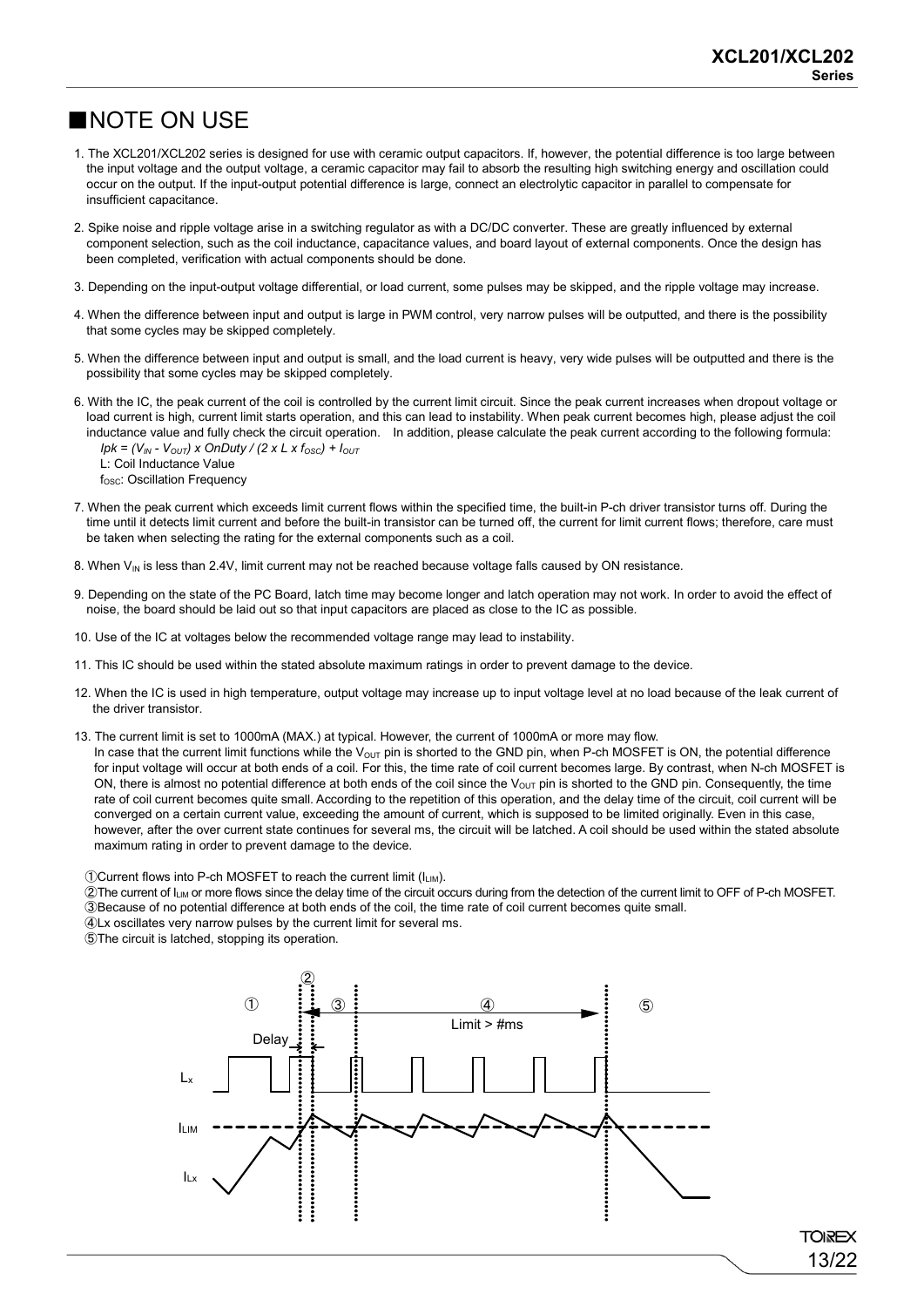## ■NOTE ON USE (Continued)

- 14. In order to stabilize V<sub>IN</sub> voltage level and oscillation frequency, we recommend that a by-pass capacitor  $(C_{\text{IN}})$  be connected as close as possible to the  $V_{IN}$  &  $V_{SS}$  pins.
- 15. High step-down ratio and very light load may lead an intermittent oscillation when PWM mode.
- 16. When PWM/PFM automatic switching goes into continuous mode, the IC may be in unstable operation for the range of MAXDUTY area with small input/output differential.
- 17. Please use within the power dissipation range below. Please also note that the power dissipation may changed by test conditions, the power dissipation figure shown is PCB mounted.
- 18. The proper position of mounting is based on the coil terminal



Pd vs Operating Temperature **Pakage Body Temperature vs Operating Temperature** 



the power loss of micro DC/DC according to the following formula:

*power loss* =  $V_{OUT} \times I_{OUT} \times ((100/EFFI) - 1)$  *(W)* 

V<sub>OUT</sub>: Output Voltage (V) I<sub>OUT</sub>: Output Current (A) EFFI: Conversion Efficiency (%)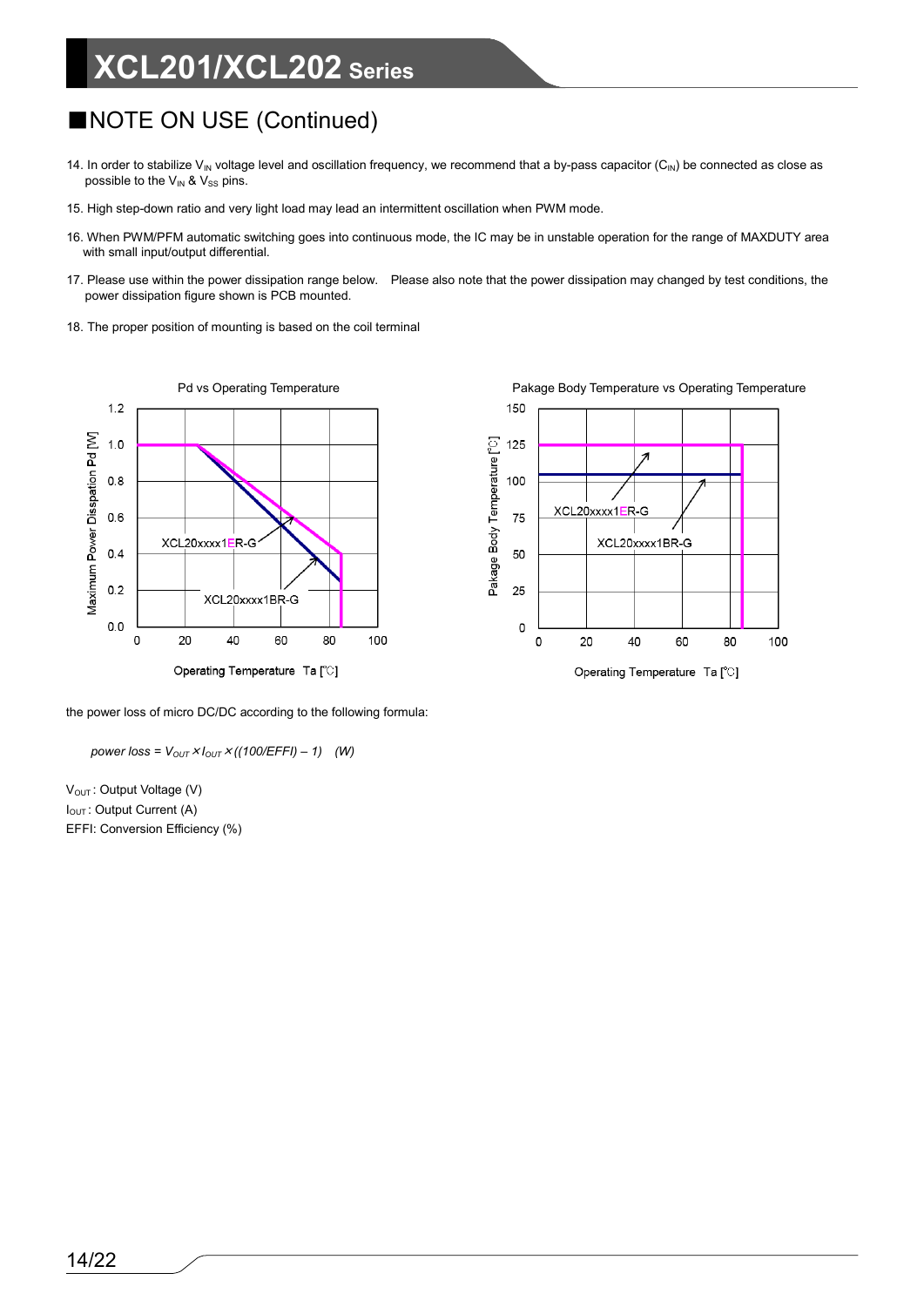## ■NOTE ON USE (Continued)

#### ●Instructions of pattern layouts

1. In order to stabilize V<sub>IN</sub> voltage level, we recommend that a by-pass capacitor (C<sub>IN</sub>) be connected as close as possible to the  $V_{IN}$  (No.6) &  $V_{SS}$  (No.5) pins.

- 2. Please mount each external component as close to the IC as possible.
- 3. Wire external components as close to the IC as possible and use thick, short connecting traces to reduce the circuit impedance.
- 4. Make sure that the PCB GND traces are as thick as possible, as variations in ground potential caused by high ground currents at the time of switching may result in instability of the IC.
- 5. This series' internal driver transistors bring on heat because of the output current and ON resistance of driver transistors.
- 6. Please connect Lx (No.1) pin and L1 (No.7) pin by wiring on the PCB.
- 7. Please connect  $V_{\text{OUT}}$  (No.3) pin and L2 (No.8) pin by wiring on the PCB.
- 8. As precautions on mounting, please set the mounting position accuracy within 0.05 mm.



FRONT





FRONT (PCB mounted)

**TOIREX** 15/22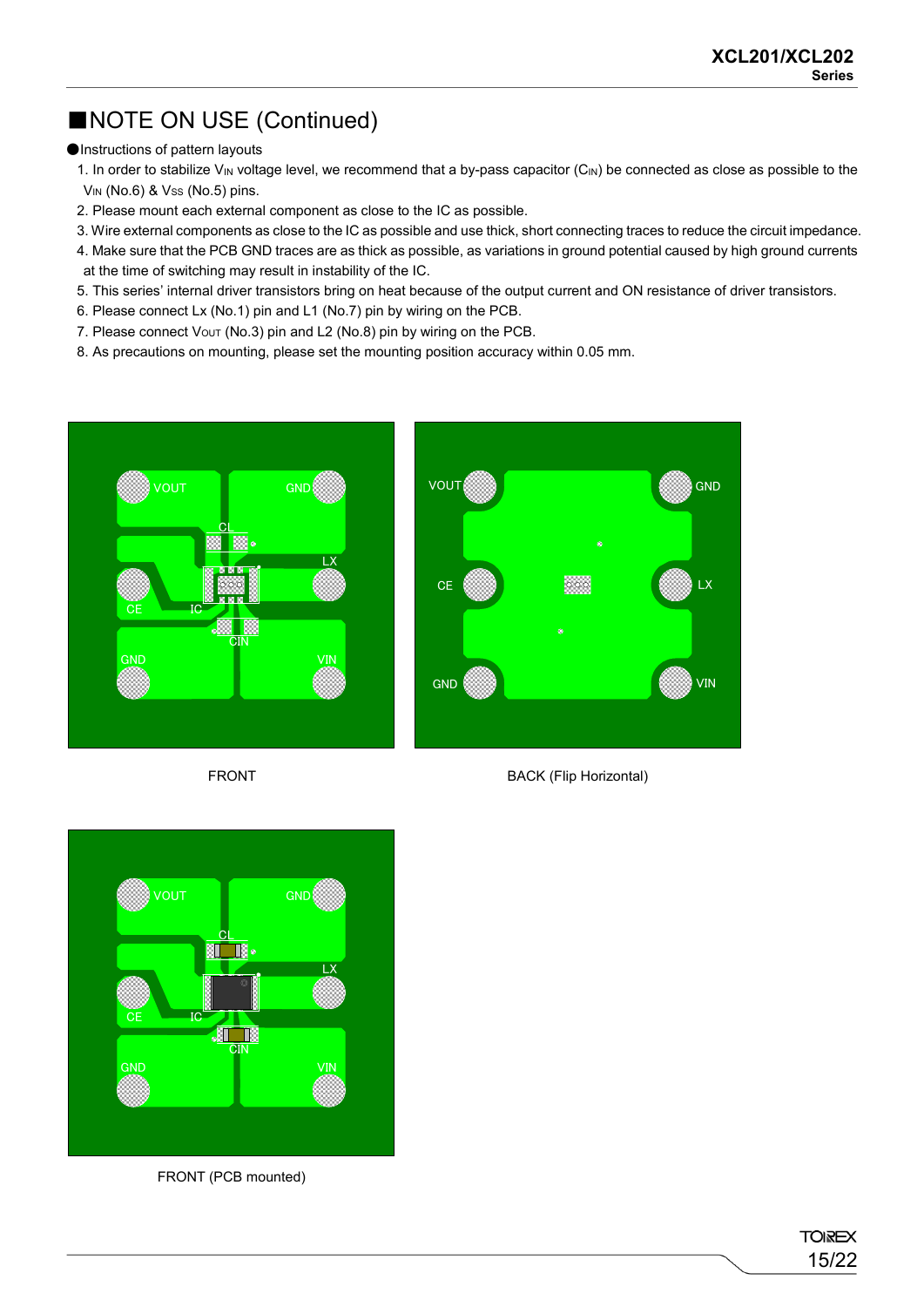## ■TYPICAL PERFORMANCE CHARACTERISTICS

(1) Efficiency vs. Output Current (2) Output Voltage vs. Output Current











(3) Ripple Voltage vs. Output Current (4) Oscillation Frequency vs. Ambient Temperature







16/22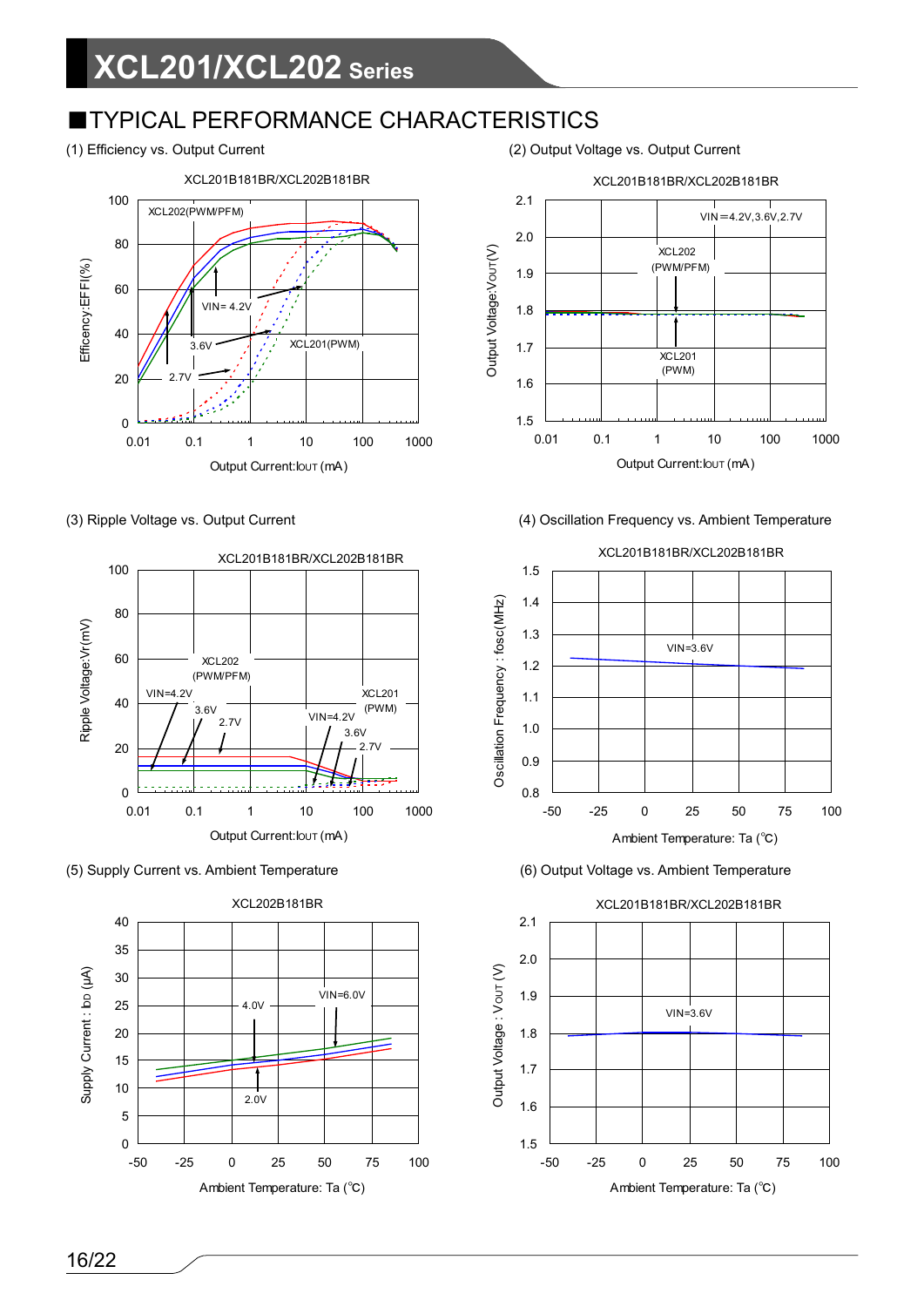## ■TYPICAL PERFORMANCE CHARACTERISTICS (Continued)















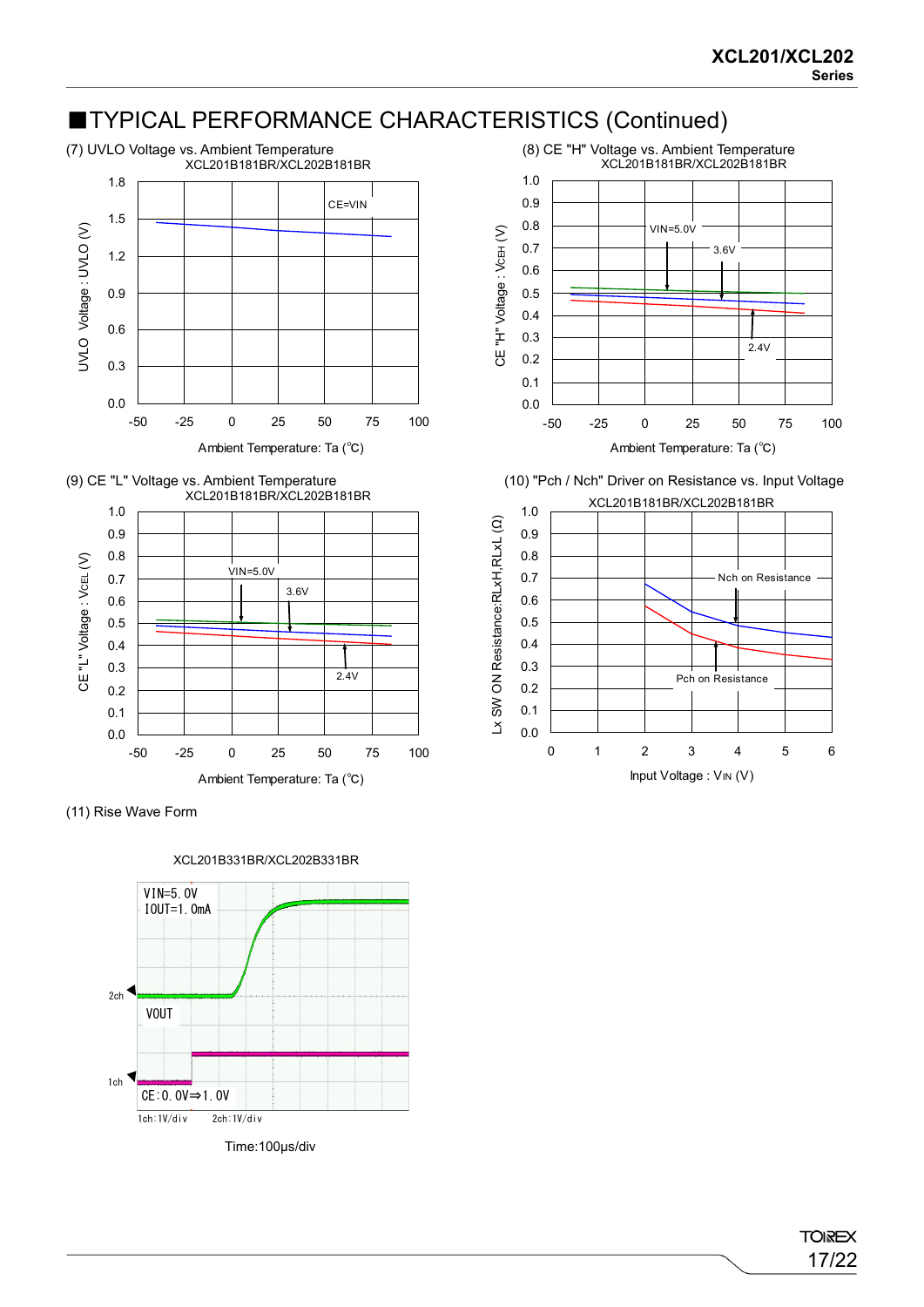## ■TYPICAL PERFORMANCE CHARACTERISTICS (Continued)



#### (14) Load Transient Response

MODE: PWM/PFM Automatic Switching Control





IOUT=1mA ⇒ 100mA



 $2ch$ 

1ch:100mA/div 2ch:50mV/div

time:200μs/div

XCL202B181BR XCL202B181BR

VIN=3.6V, VOUT=1.8V

IOUT=100mA ⇒ 1mA

1ch  $\blacktriangleright$ 

VOUT  $2ch$ 



time:200μs/div





VIN=3.6V, VOUT=1.8V

IOUT=1mA ⇒ 300mA

1ch

VOUT  $2ch$ 

1ch:100mA/div 2ch:50mV/div

time:200μs/div

VIN=3.6V, VOUT=1.8V

IOUT=300mA  $\Rightarrow$  1mA

1ch  $\triangleleft$ 2ch

VOUT

1ch:100mA/div 2ch:50mV/div

time:200μs/div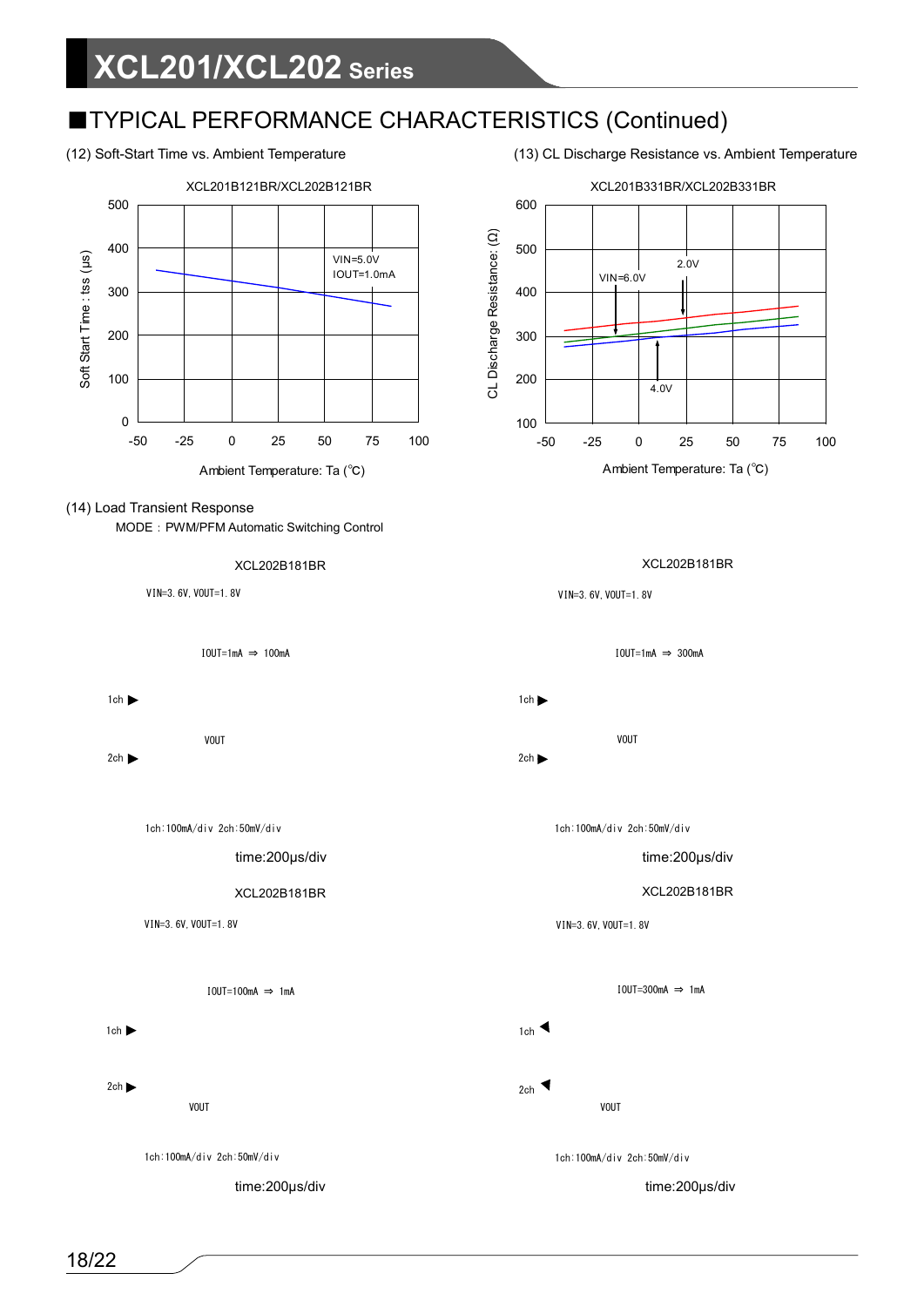## ■TYPICAL PERFORMANCE CHARACTERISTICS (Continued)

#### (14) Load Transient Response (Continued)

MODE: PWM Control

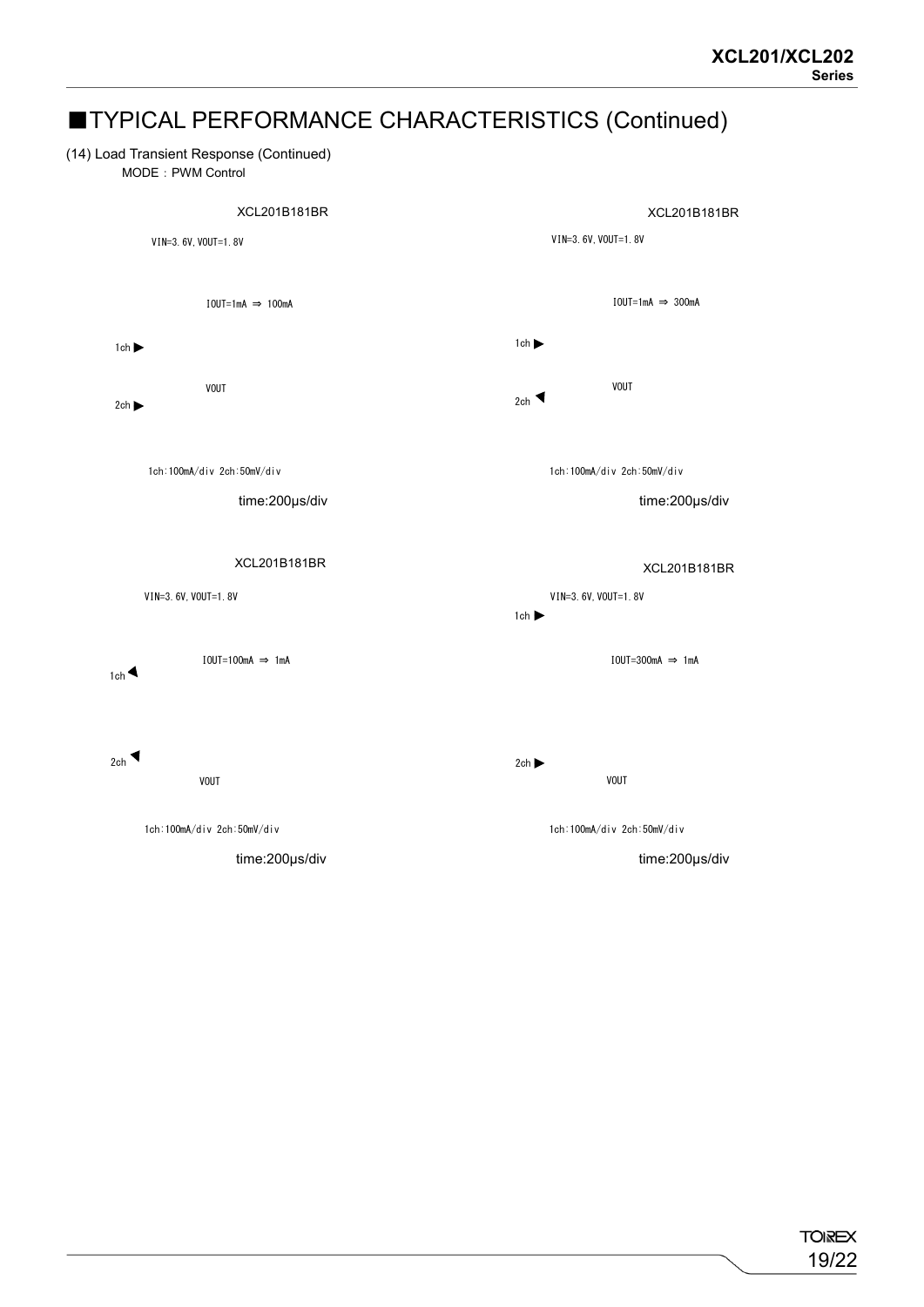## ■PACKAGING INFORMATION

For the latest package information go to, [www.torexsemi.com/technical-support/packages](https://www.torexsemi.com/technical-support/packages/)

| <b>PACKAGE</b>   | OUTLINE / LAND PATTERN | THERMAL CHARACTERISTICS |                                  |  |  |  |
|------------------|------------------------|-------------------------|----------------------------------|--|--|--|
| CL-2025          | <b>CL-2025 PKG</b>     | <b>Standard Board</b>   | <b>CL-2025 Power Dissipation</b> |  |  |  |
| $CI - 2025 - 02$ | CL-2025-02 PKG         | <b>Standard Board</b>   | CL-2025-02 Power Dissipation     |  |  |  |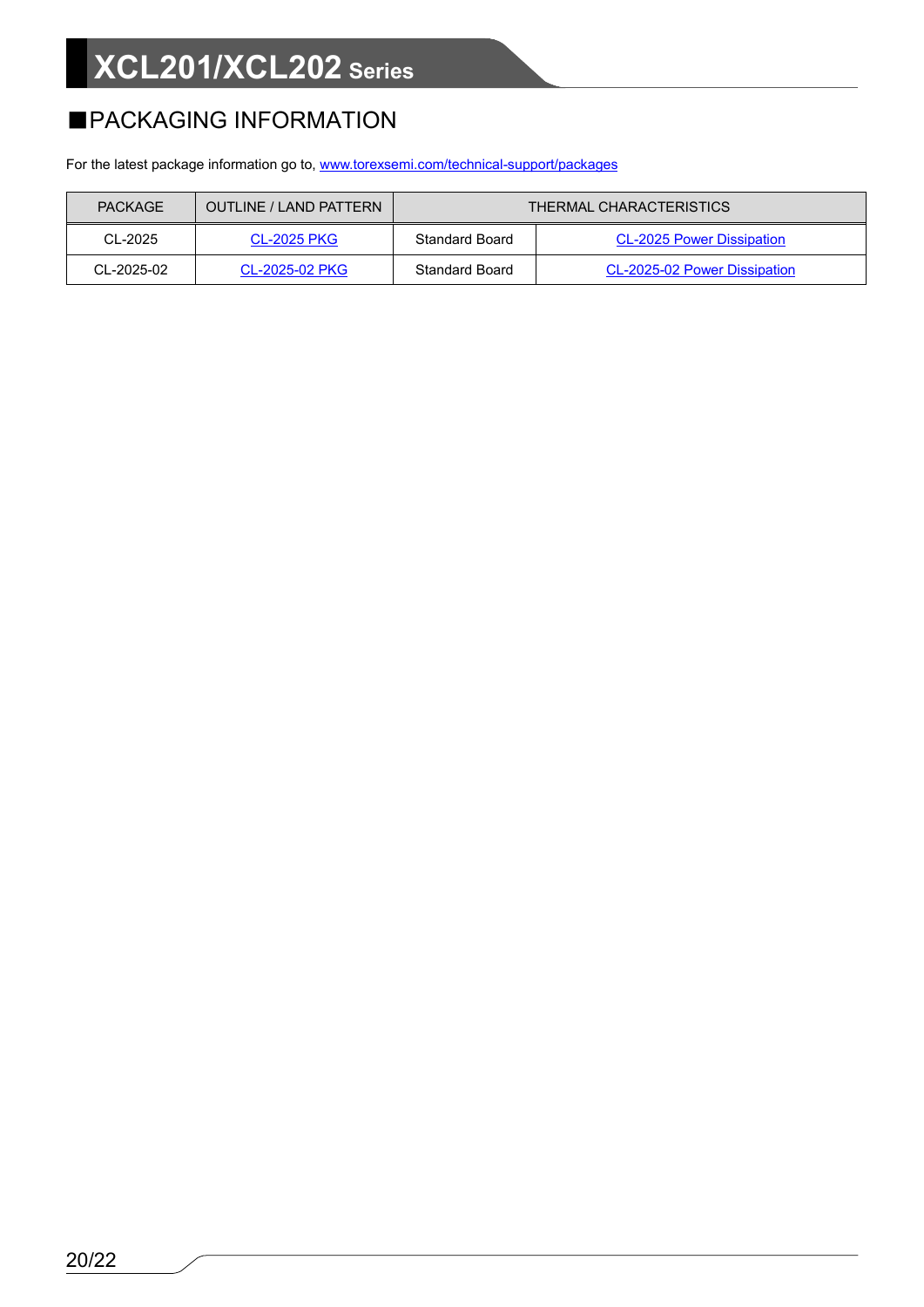## ■MARKING RULE



CL-2025/CL-2025-02

#### ① represents products series

| <b>MARK</b> | <b>PRODUCT SERIES</b> |
|-------------|-----------------------|
|             | XCL 201B*****-G       |
|             | XCL202B ******- G     |

② represents integer of output voltage and oscillation frequency

|                           | <b>MARK</b>                         |  |  |  |
|---------------------------|-------------------------------------|--|--|--|
| <b>OUTPUT VOLTAGE (V)</b> | <b>OSCILLATION FREQUENCY=1.2MHz</b> |  |  |  |
|                           | (XCL20****1**-G)                    |  |  |  |
| 0.x                       |                                     |  |  |  |
| 1.x                       |                                     |  |  |  |
| 2.x                       |                                     |  |  |  |
| 3.x                       |                                     |  |  |  |
| 4.x                       | M                                   |  |  |  |

#### ③ represents the decimal part of output voltage

| <b>OUTPUT VOLTAGE (V)</b> | <b>MARK</b>    | <b>PRODUCT SERIES</b> |  |  |  |
|---------------------------|----------------|-----------------------|--|--|--|
| X.0                       | 0              | XCL20***0***-G        |  |  |  |
| X.05                      | A              | XCL20***A***-G        |  |  |  |
| X.1                       | 1              | XCL20***1***-G        |  |  |  |
| X.15                      | B              | XCL20***B***-G        |  |  |  |
| X.2                       | $\overline{2}$ | XCL20***2***-G        |  |  |  |
| X.25                      | С              | XCL20***C***-G        |  |  |  |
| X.3                       | 3              | XCL20***3***-G        |  |  |  |
| X.35                      | D              | XCL20***D***-G        |  |  |  |
| X.4                       | $\overline{4}$ | XCL20***4***-G        |  |  |  |
| X.45                      | E              | XCL20***E***-G        |  |  |  |
| X.5                       | 5              | XCL20***5***-G        |  |  |  |
| X.55                      | F              | XCL20***F***-G        |  |  |  |
| X.6                       | 6              | XCL20***6***-G        |  |  |  |
| X.65                      | H              | XCL20***H***-G        |  |  |  |
| X.7                       | $\overline{7}$ | XCL20***7***-G        |  |  |  |
| X.75                      | K              | XCL20***K***-G        |  |  |  |
| X.8                       | 8              | XCL20***8***-G        |  |  |  |
| X.85                      | L              | XCL20***L***-G        |  |  |  |
| X.9                       | 9              | XCL20***9***-G        |  |  |  |
| X.95                      | М              | XCL20***M***-G        |  |  |  |

#### Example (Mark ②, ③)

| OSCILLATION<br><b>FREQUENCY</b> | <b>MARK</b>     |   |                        |   |                  |   |  |  |
|---------------------------------|-----------------|---|------------------------|---|------------------|---|--|--|
|                                 | XCL 20**33***-G |   | XCL20**2C***-G         |   | XCI 20**11 ***-G |   |  |  |
|                                 | 2               | 3 | $\widehat{\mathbf{2}}$ | 3 |                  | З |  |  |
| $1.2$ MH $z$                    |                 | ິ |                        |   |                  |   |  |  |

④,⑤ represents production lot number

01~09, 0A~0Z, 11~9Z, A1~A9, AA~AZ, B1~ZZ in order.

(G, I, J, O, Q, W excluded)

\*No character inversion used.